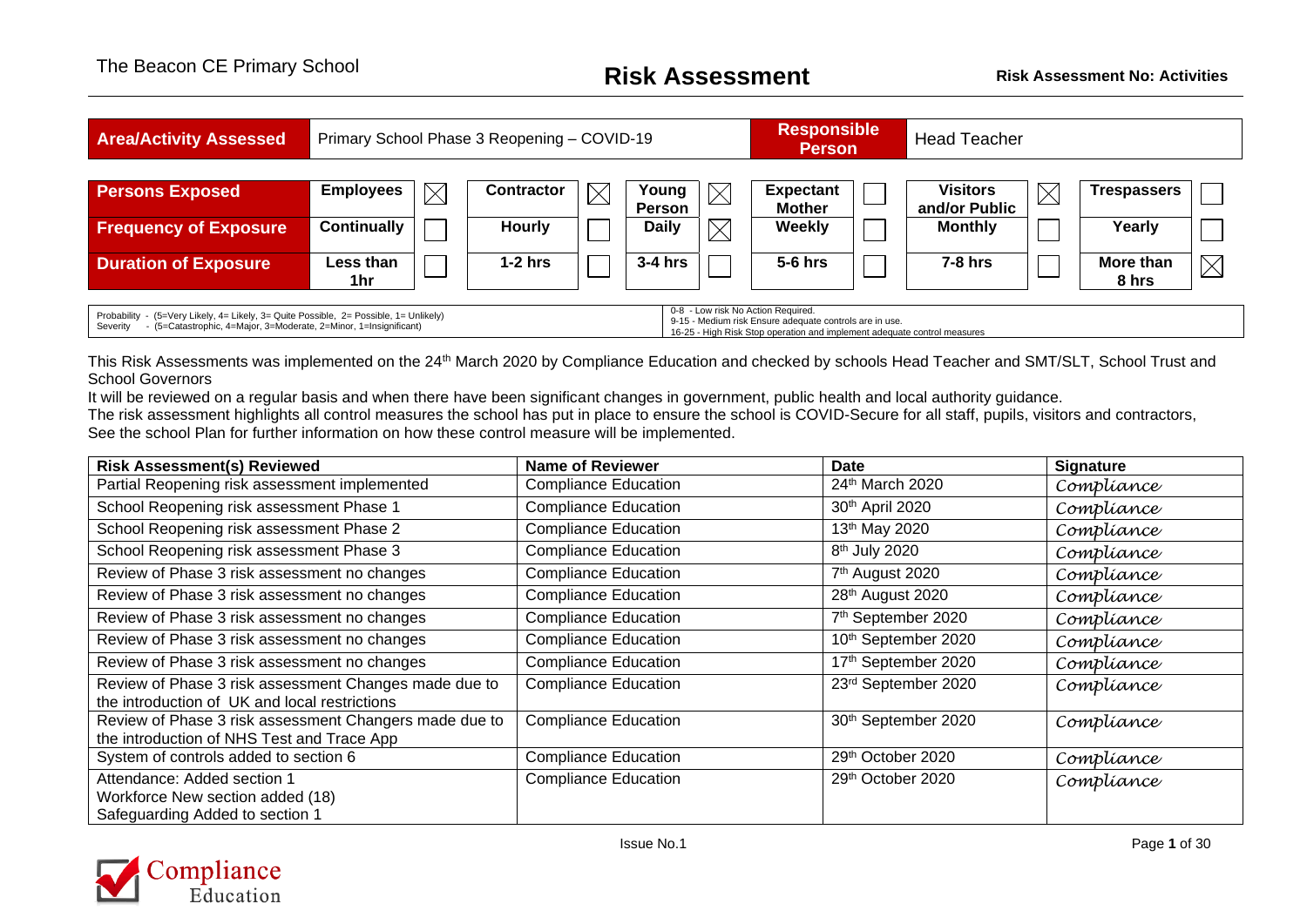|           | School uniform Added to section 1<br>Wraparound provision and extra-curricular activity Added to<br>section 1<br>Behaviour expectations added into section 1<br>Contingency planning for outbreaks Added to section 1<br>Staff who are pregnant included section 3<br>Visitors on site amended section 7 |                 |                    |                                           | <b>Compliance Education</b><br><b>Compliance Education</b>                                                                                                                                                                                                                                                                                                                                                                                                                                                                                                                                                                                                                                                                                                                                                                                                                                                                                                                                                                                                                                                | 29th October 2020<br>29th October 2020 |                 |                    | Compliance<br>Compliance |                   |
|-----------|----------------------------------------------------------------------------------------------------------------------------------------------------------------------------------------------------------------------------------------------------------------------------------------------------------|-----------------|--------------------|-------------------------------------------|-----------------------------------------------------------------------------------------------------------------------------------------------------------------------------------------------------------------------------------------------------------------------------------------------------------------------------------------------------------------------------------------------------------------------------------------------------------------------------------------------------------------------------------------------------------------------------------------------------------------------------------------------------------------------------------------------------------------------------------------------------------------------------------------------------------------------------------------------------------------------------------------------------------------------------------------------------------------------------------------------------------------------------------------------------------------------------------------------------------|----------------------------------------|-----------------|--------------------|--------------------------|-------------------|
|           | Ventilation added to section 1                                                                                                                                                                                                                                                                           |                 |                    |                                           | <b>Compliance Education</b>                                                                                                                                                                                                                                                                                                                                                                                                                                                                                                                                                                                                                                                                                                                                                                                                                                                                                                                                                                                                                                                                               | 29th October 2020                      |                 |                    | Compliance               |                   |
|           | Review of Phase 3 risk assessment due to the introduction<br>of national restrictions (5/11/2020 - 2/12/2020)                                                                                                                                                                                            |                 |                    |                                           | <b>Compliance Education</b>                                                                                                                                                                                                                                                                                                                                                                                                                                                                                                                                                                                                                                                                                                                                                                                                                                                                                                                                                                                                                                                                               | 4 <sup>th</sup> November 2020          |                 |                    | Compliance               |                   |
| <b>No</b> | <b>Hazard</b>                                                                                                                                                                                                                                                                                            |                 | <b>Initial</b>     |                                           | <b>Existing Control Measures</b>                                                                                                                                                                                                                                                                                                                                                                                                                                                                                                                                                                                                                                                                                                                                                                                                                                                                                                                                                                                                                                                                          |                                        |                 | <b>Residual</b>    |                          | <b>Additional</b> |
|           |                                                                                                                                                                                                                                                                                                          | <b>Severity</b> | <b>Probability</b> | <b>Risk</b><br>$\bullet$                  | Where necessary the building was deep cleaned before                                                                                                                                                                                                                                                                                                                                                                                                                                                                                                                                                                                                                                                                                                                                                                                                                                                                                                                                                                                                                                                      |                                        | <b>Severity</b> | <b>Probability</b> | <b>Risk</b>              | <b>Controls</b>   |
|           | School reopening<br>after lockdown                                                                                                                                                                                                                                                                       | 4               | 3                  | $\bullet$<br>$\bullet$<br>12<br>$\bullet$ | reopening.<br>All staff are competent and instructed with regard to the<br>procedures in place for the protection against infection from<br>Covid-19.<br>The School's Reopening Plan has been created in line with<br>current Government, Public Health, DfE guidelines and is<br>reviewed on a regular basis.<br>As part of the Government's guidelines<br>All staff and pupils will have access to coronavirus tests via the<br>NHS website.<br>Strict guidelines have been produced and will be implemented<br>by the school as far as reasonably practicable. (The school<br>reopening plan)<br><b>ATTENDANCE</b><br>School attendance has been mandatory from the beginning of<br>the autumn term with usual rules on attendance applying. It is<br>recognised that returning to school minimises the long-term<br>impact on children's education, well-being and wider<br>development and school has introduced control measures to<br>mitigate risk.<br><b>SAFEGUARDING</b><br>Safeguarding policies have been reviewed to provide support<br>to staff and children regarding any new safeguarding |                                        | 4               | $\overline{2}$     | 8                        |                   |

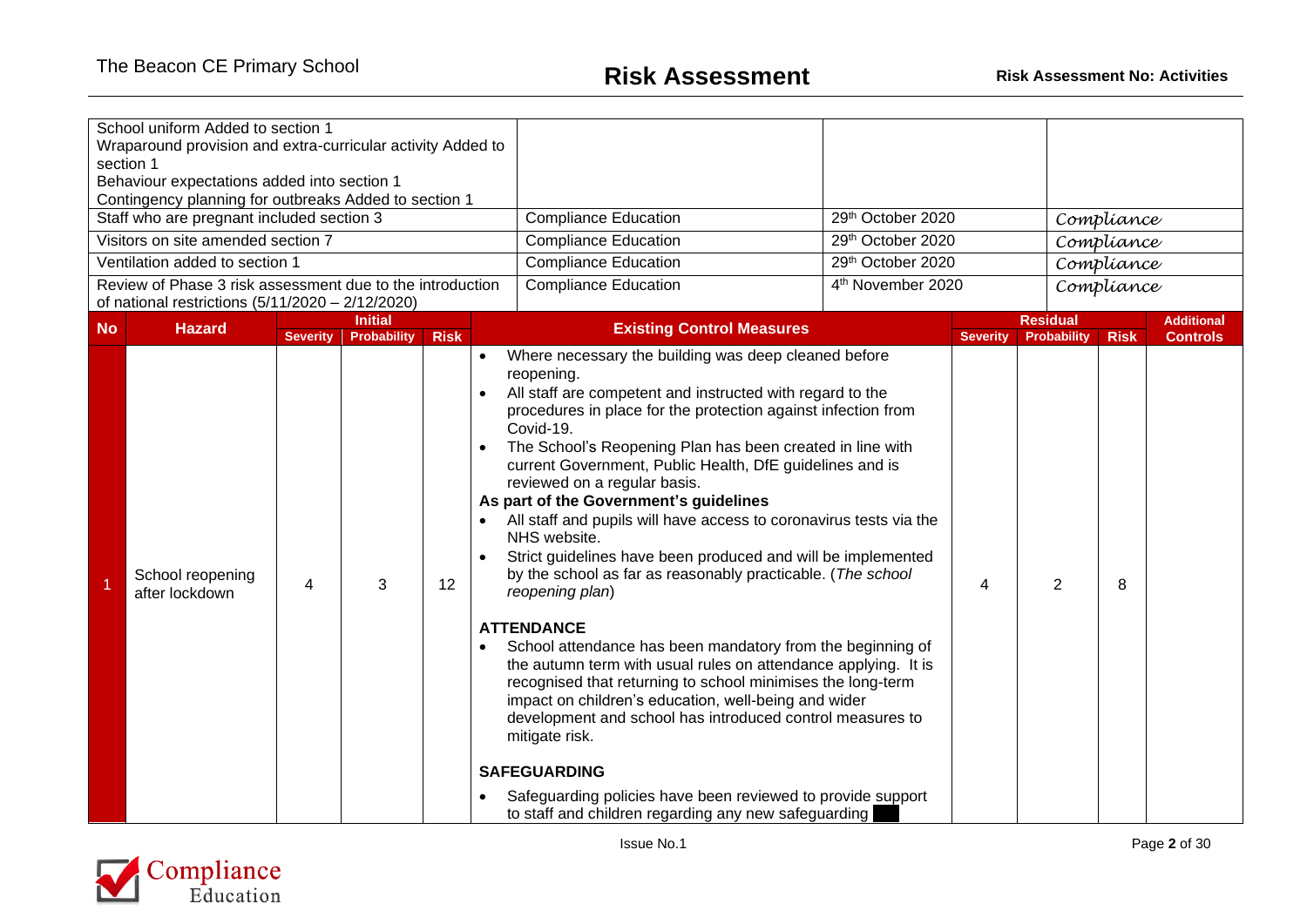<span id="page-2-1"></span>

| welfare concerns. The DSL will co-ordinate multi-agency<br>working including communication with school nurses (who have<br>continued virtual support to absent pupils). Updated<br>safeguarding policies have been shared with all staff at annual<br>safeguarding briefing for staff and governors.                                                                                                                        |  |
|-----------------------------------------------------------------------------------------------------------------------------------------------------------------------------------------------------------------------------------------------------------------------------------------------------------------------------------------------------------------------------------------------------------------------------|--|
| <b>SCHOOL UNIFORM</b>                                                                                                                                                                                                                                                                                                                                                                                                       |  |
| School has returned to the usual uniform policy and has<br>considered how pupil non-compliance is managed (eg families<br>experiencing financial difficulties).<br>Increased ventilation will make school buildings colder over the<br>winter months and additional indoor clothing may be needed<br>(no extra financial pressure placed on parents).                                                                       |  |
| <b>WRAP AROUND CARE</b>                                                                                                                                                                                                                                                                                                                                                                                                     |  |
| Breakfast Club and After School Club is available to all,<br>however numbers are limited. Parents are requested to book<br>places in advance to ensure correct staffing levels.<br>Breakfast and After-school provision have been reviewed. Children<br>in breakfast Club will sit with their Year group Bubble. Children<br>will be kept in small consistent groups. Numbers in After<br>School Club have been restricted. |  |
| <b>BEHAVIOUR</b>                                                                                                                                                                                                                                                                                                                                                                                                            |  |
| Behaviour policies have been updated with any new rules, and<br>communicated clearly and consistently to staff, pupils and<br>parents (taking into account individual needs). New rules are<br>clear, reasonable and proportionate, eg when considering<br>adherence to control measures, and reward systems aligned<br>with new policies.                                                                                  |  |
| School is working with pupils who have struggled to re-engage<br>$\bullet$<br>(eg adverse experiences contributing to increased incidence of<br>poor behaviour). Disruption in provision for SEND children may<br>also have impacted on their behaviour. School will work with<br>local services to ensure support is in place.                                                                                             |  |
| Disciplinary powers. Permanent exclusion will be a last resort<br>and will be lawful, reasonable, fair and will follow the statutory<br>procedure. For pupils who are a looked-after child, previously                                                                                                                                                                                                                      |  |

<span id="page-2-0"></span>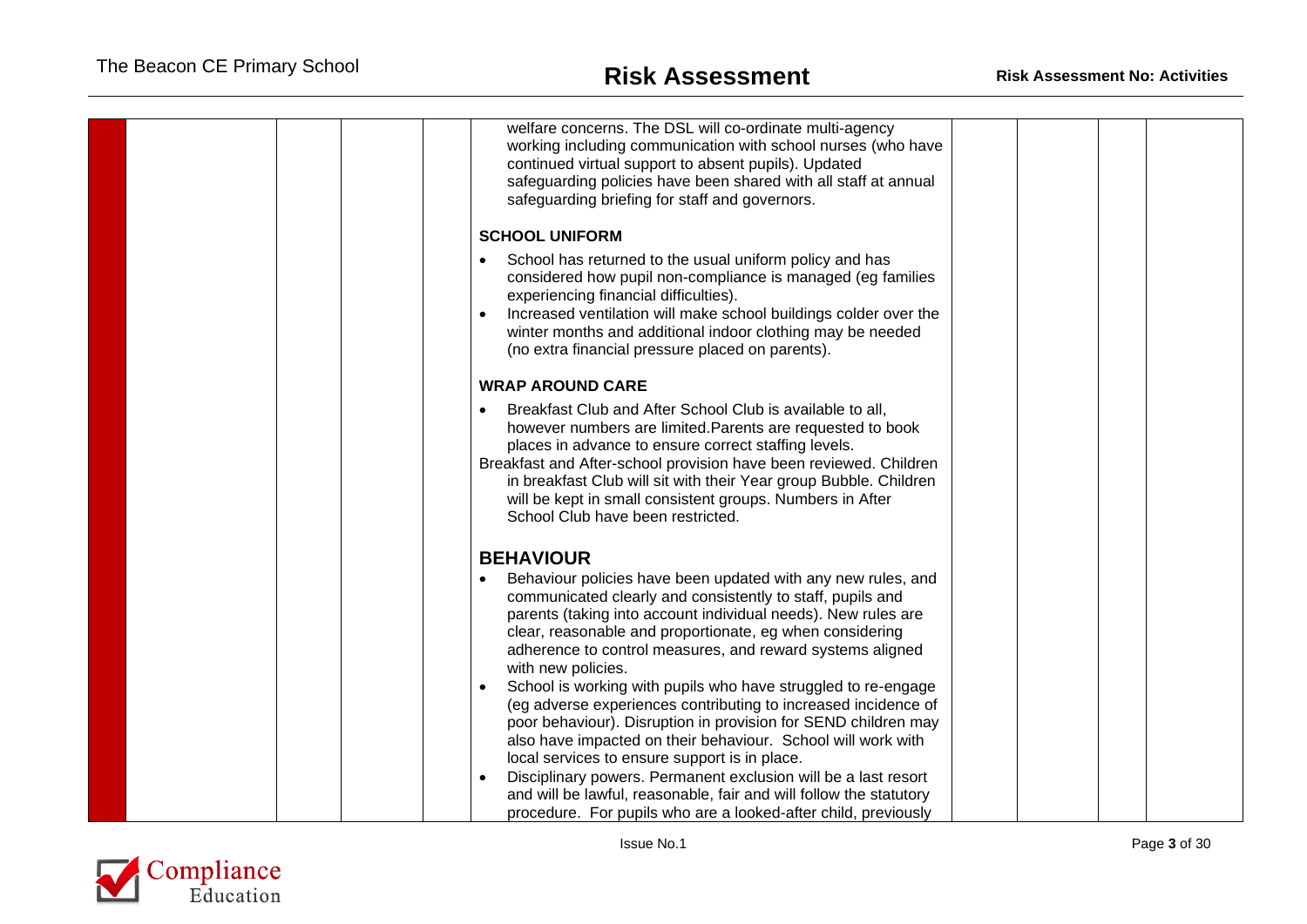<span id="page-3-0"></span>

| looked-after child or with an EHC Plan, school will contact the<br>child's social worker, parent/guardian and/or seek advice from<br>the virtual school head when appropriate. Arrangements will<br>be in place to support attendance and engagement, with<br>consideration given to what additional support will be required.<br><b>CONTINGENCY PLANS</b>                                                                                                                                                                                                                                                                                                                                                                                                                                                                                                                                                                                                                                                                           |  |  |
|--------------------------------------------------------------------------------------------------------------------------------------------------------------------------------------------------------------------------------------------------------------------------------------------------------------------------------------------------------------------------------------------------------------------------------------------------------------------------------------------------------------------------------------------------------------------------------------------------------------------------------------------------------------------------------------------------------------------------------------------------------------------------------------------------------------------------------------------------------------------------------------------------------------------------------------------------------------------------------------------------------------------------------------|--|--|
| For individuals or groups of self-isolating pupils, remote                                                                                                                                                                                                                                                                                                                                                                                                                                                                                                                                                                                                                                                                                                                                                                                                                                                                                                                                                                           |  |  |
| education plans are in place and meet the same high<br>expectations as for those pupils in school and for any pupils<br>who cannot yet attend at all due to coronavirus (COVID-19).<br>Contact is made with the child's family on the first day of<br>absence to ensure their education continues remotely.<br>In local areas, where restrictions have been implemented for<br>certain sectors (from national direction), schools will usually<br>remain fully open to all. Face coverings have been made<br>available to all staff at school. All staff will wear a face<br>covering in all communal areas including dining hall,<br>corridors and entrance gates to school. In shared offices<br>staff will wear a face covering and adhere to social<br>distancing.<br>There may be exceptional circumstances in which some level<br>of restriction to attendance at schools is required in a local<br>area. The Department of Health and Social Care (DHSC) has<br>updated their contain framework to include an overview of the |  |  |
| tiers of intervention for schools and colleges when managing<br>local outbreaks and implementing restrictions.                                                                                                                                                                                                                                                                                                                                                                                                                                                                                                                                                                                                                                                                                                                                                                                                                                                                                                                       |  |  |
|                                                                                                                                                                                                                                                                                                                                                                                                                                                                                                                                                                                                                                                                                                                                                                                                                                                                                                                                                                                                                                      |  |  |
| <b>VENTILATION</b>                                                                                                                                                                                                                                                                                                                                                                                                                                                                                                                                                                                                                                                                                                                                                                                                                                                                                                                                                                                                                   |  |  |
| It is important to ensure school is well ventilated and a<br>comfortable teaching environment is maintained. This can be<br>achieved by a variety of measures including:<br>natural ventilation - opening windows (in cooler weather<br>windows should be opened just enough to provide constant<br>background ventilation and opened more fully during                                                                                                                                                                                                                                                                                                                                                                                                                                                                                                                                                                                                                                                                              |  |  |
| breaks to purge the air in the space). Opening internal<br>doors can also assist with creating a throughput of air.<br>Keep blinds open where possible to maximise airflow<br>in rooms.                                                                                                                                                                                                                                                                                                                                                                                                                                                                                                                                                                                                                                                                                                                                                                                                                                              |  |  |

<span id="page-3-1"></span>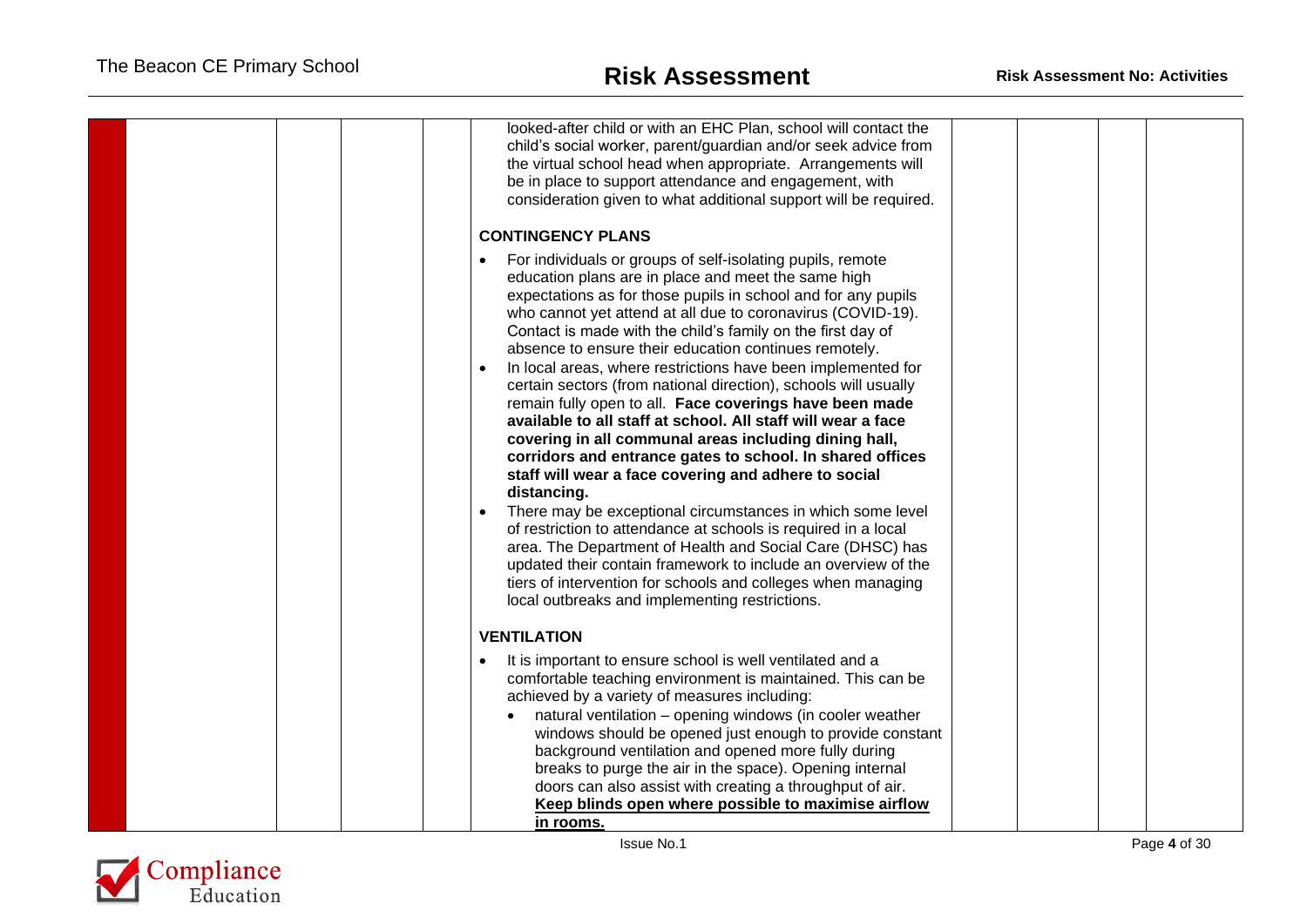|                |                                                                                                                                                                                                                                          |   |   |    | natural ventilation - if necessary external doors may also be<br>used. Some internal fire doors will remain open using a Door<br>Guard which is linked to the fire alarm system. When the fire<br>alarm sounds doors will release automatically.<br>Further advice on this can be found in Health and Safety Executive<br>guidance on air conditioning and ventilation during the coronavirus<br>outbreak and CIBSE coronavirus (COVID-19) advice<br>To balance the need for increased ventilation while maintaining<br>$\bullet$<br>a comfortable temperature, the following measures should also<br>be used as appropriate:<br>opening high level windows in preference to low level to<br>reduce draughts<br>increasing the ventilation while spaces are unoccupied<br>(e.g. between classes, during break and lunch, when a<br>room is unused)<br>providing flexibility to allow additional, suitable indoor<br>clothing.<br>rearranging furniture where possible to avoid direct drafts<br>Heating should be used as necessary to ensure comfort levels are<br>maintained particularly in occupied spaces. |   |                |                |  |
|----------------|------------------------------------------------------------------------------------------------------------------------------------------------------------------------------------------------------------------------------------------|---|---|----|-----------------------------------------------------------------------------------------------------------------------------------------------------------------------------------------------------------------------------------------------------------------------------------------------------------------------------------------------------------------------------------------------------------------------------------------------------------------------------------------------------------------------------------------------------------------------------------------------------------------------------------------------------------------------------------------------------------------------------------------------------------------------------------------------------------------------------------------------------------------------------------------------------------------------------------------------------------------------------------------------------------------------------------------------------------------------------------------------------------------|---|----------------|----------------|--|
| $\overline{2}$ | Coronavirus<br>spread from one<br>country to another                                                                                                                                                                                     | 4 | 3 | 12 | Current UK Government Travel guidelines will be followed.<br>$\bullet$<br>Where necessary the Head Teacher will instruct all pupils and<br>$\bullet$<br>staff who have travelled abroad to adhere to current<br>government guidelines and "(Self-isolate for 14 days at a<br>declared UK address").                                                                                                                                                                                                                                                                                                                                                                                                                                                                                                                                                                                                                                                                                                                                                                                                             | 4 |                | $\overline{4}$ |  |
| 3              | <b>Staff and Pupils</b><br>who have received<br>medical advice<br>regarding social<br>distancing,<br>shielding due to<br>underling health<br>condition or<br>classed as a<br>vulnerable person<br>because a member<br>of their household | 4 | 4 | 16 | The school has liaised with staff and parents to ascertain which<br>members of staff and students are at higher or moderate risk<br>from coronavirus.<br>Where necessary the school has carried out Vulnerable<br>Persons risk assessment, reviewed Educational Care Plans<br>and conducted a Needs Assessment. School will revisit its<br>Vulnerable Persons risk assessments due to national<br>restrictions (announced 31 <sup>st</sup> October 2020).<br>Staff and Parents will follow the advice given to them by their/or<br>$\bullet$<br>their child's General Practitioner.<br>Staff and Parents have a responsibility to keep their/the<br>$\bullet$<br>manager/head teacher informed of any changers to their/or                                                                                                                                                                                                                                                                                                                                                                                      | 4 | $\overline{2}$ | 8              |  |

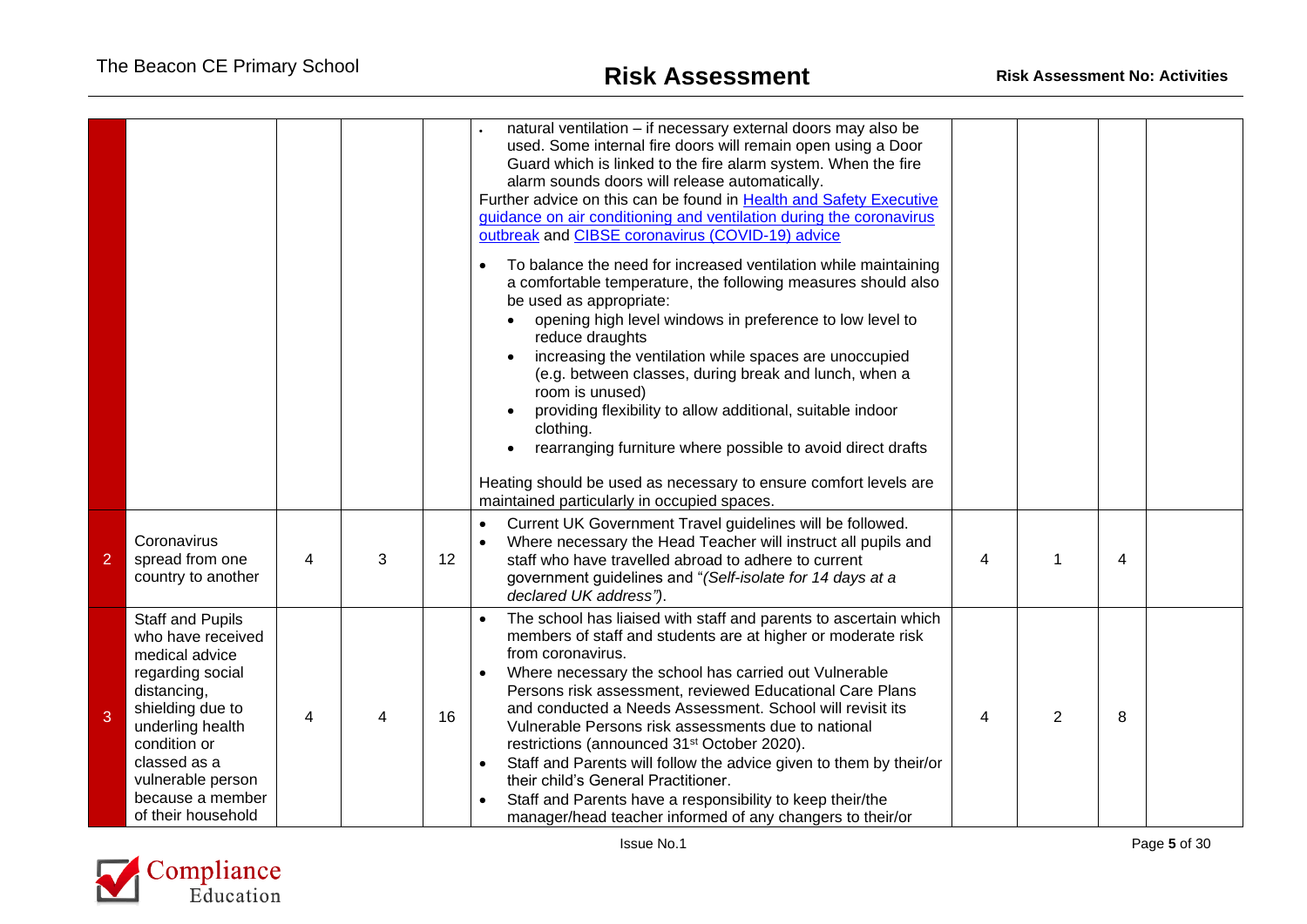|   | is vulnerable, or<br>they are from the<br>BAME community.                                                                                    |   |   |   | their child's condition or the advice given to them by their/or<br>their child's General Practitioner.<br>The School has reviewed each individual case to ensure all<br>$\bullet$<br>necessary precautions are in place to protect each vulnerable<br>person and will regularly review measures in place.<br>Temporary adjustments when necessary will be put in place.<br>$\bullet$<br>Pregnant women are in the 'clinically vulnerable' category. If a<br>pregnant member of staff is more than 28 weeks pregnant<br>during the current national restrictions (5 <sup>th</sup> November to 2 <sup>nd</sup><br>December 2020) school will require them to work from home.<br>New advice for those identified through a letter from the NHS<br>or a specialist doctor as in the group deemed clinically<br>extremely vulnerable (CEV or shielding list) was published on<br>13 October. The guidance provides advice on what additional<br>measures individuals in this group can take tailored to each<br>Local COVID Alert Level.<br>All staff can continue to attend school at all Local COVID Alert<br>levels but from 5th November to 2nd December 2020 (during<br>current national restrictions), those identified as clinically<br>extremely vulnerable will work from home or, if this isn't<br>possible, remain at home.<br>In the future, the government will only reintroduce formal<br>restrictive shielding advice in specific local areas at very high<br>alert level with exceptional circumstances where this has been<br>advised by the Chief Medical officer, and only for a limited<br>period of time. The government will write to individuals to<br>inform them if they are advised to follow formal shielding and<br>not attend the workplace.<br>Further guidance to the clinically extremely vulnerable is<br>available. |   |   |  |
|---|----------------------------------------------------------------------------------------------------------------------------------------------|---|---|---|--------------------------------------------------------------------------------------------------------------------------------------------------------------------------------------------------------------------------------------------------------------------------------------------------------------------------------------------------------------------------------------------------------------------------------------------------------------------------------------------------------------------------------------------------------------------------------------------------------------------------------------------------------------------------------------------------------------------------------------------------------------------------------------------------------------------------------------------------------------------------------------------------------------------------------------------------------------------------------------------------------------------------------------------------------------------------------------------------------------------------------------------------------------------------------------------------------------------------------------------------------------------------------------------------------------------------------------------------------------------------------------------------------------------------------------------------------------------------------------------------------------------------------------------------------------------------------------------------------------------------------------------------------------------------------------------------------------------------------------------------------------------------------------------------------------------------------------------------|---|---|--|
| 4 | <b>Staff and Pupils</b><br>showing signs or<br>confirmed of<br>having<br>Coronavirus<br>Or a member of<br>their household is<br>suspected or | 4 | 2 | 8 | Staff and Pupils are instructed NOT to attend classes if they or<br>a member of their household are displaying Coronavirus<br>symptoms or they have received notification from the NHS Test<br>and Trace to self-isolate as they have been in close contact<br>with someone.<br>Staff and Pupils are asked to follow the advice of the NHS/GP<br>$\bullet$<br>and should self-isolate for 10 to 14 days.<br>Upon instruction of the NHS/GP all persons and persons linked<br>to a person showing signs of coronavirus may be tested.                                                                                                                                                                                                                                                                                                                                                                                                                                                                                                                                                                                                                                                                                                                                                                                                                                                                                                                                                                                                                                                                                                                                                                                                                                                                                                             | 4 | 4 |  |

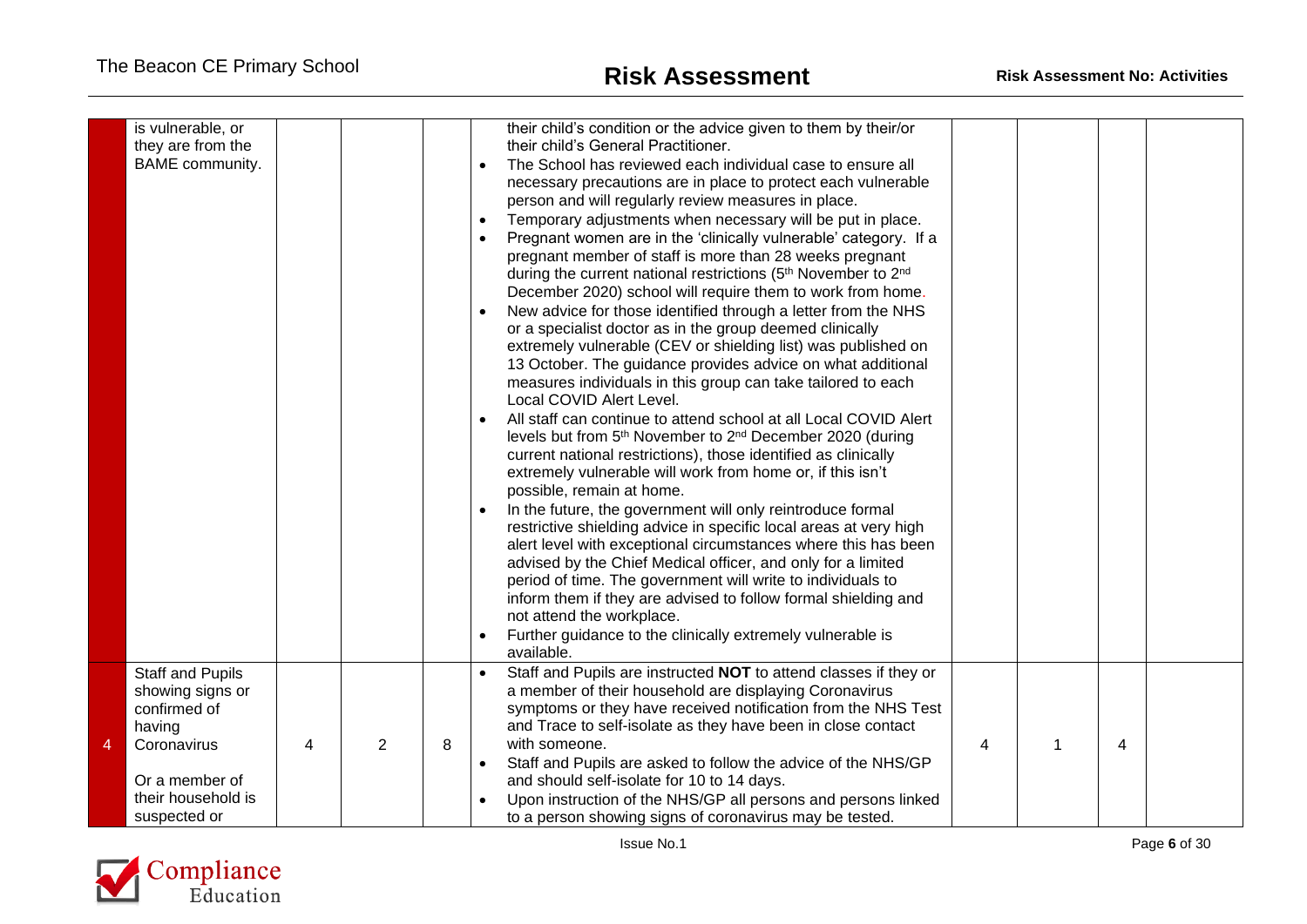|   | confirmed with<br>having<br>Coronavirus<br>Or contacted<br>through the NHS<br><b>Test and Trace</b> |   |   |   | Staff have a legal obligation to adhere to NHS Test and Trace<br>self-isolation rules<br>https://www.gov.uk/government/news/new-legal-duty-to-self-<br>isolate-comes-into-force-today<br>All Staff and Parents have a responsibility to inform the school<br>$\bullet$<br>immediately of the result of the COVID-19 test<br>(Negative/Positive)<br>A staffing plan is in place to ensure safe staffing levels are<br>$\bullet$<br>achievable, agreed established and monitored appropriate to<br>group sizes/ pupil needs and the activities required.<br>See contingency plans in section 1 regarding remote<br>education.                                                                                                                                                                                                                                                                                                                                                                                                                                                                                                                                                                                                                                                                                                                                                                                                                                                       |   |   |   |  |
|---|-----------------------------------------------------------------------------------------------------|---|---|---|-----------------------------------------------------------------------------------------------------------------------------------------------------------------------------------------------------------------------------------------------------------------------------------------------------------------------------------------------------------------------------------------------------------------------------------------------------------------------------------------------------------------------------------------------------------------------------------------------------------------------------------------------------------------------------------------------------------------------------------------------------------------------------------------------------------------------------------------------------------------------------------------------------------------------------------------------------------------------------------------------------------------------------------------------------------------------------------------------------------------------------------------------------------------------------------------------------------------------------------------------------------------------------------------------------------------------------------------------------------------------------------------------------------------------------------------------------------------------------------|---|---|---|--|
| 5 | Lack of control<br>over<br>contractors/visitors<br>coming onto site                                 | 4 | 2 | 8 | During school hours No contractor or visitor will be allowed<br>onto the school premises or into the school building without an<br>appointment or permission from the Head Teacher.<br>All contractors and visitors are instructed to report to the Main<br>school reception upon arrival.<br>All contractors and visitors will be instructed to adhere all social<br>distancing school rules.<br>All contractors will be asked for immediate contact information<br>for NHS Test and Trace purposes this will be collected during<br>sign-in (school will share the necessary information and<br>contractors/visitors will be advised of the legal basis for<br>sharing). All contractors and visitors will be emailed a copy of<br>the schools external visitors guidance so they are aware in<br>advance of the expectations when on site.<br>All contractors and visitors are asked for verbal or written<br>evidence to confirm that:<br>a. I am at present not suffering from any symptoms or have<br>tested positive for coronavirus within the last 14 days.<br>b. No member of my household or support bubble are<br>displaying symptoms or have tested positive for coronavirus<br>within the last 14 days.<br>c. I have not travelled abroad to any country outside of the<br>'travel corridor' with in the last 14 days.<br>d. I have not been contacted by the NHS Test and Trace<br>service within the last 14 days. Separate sheet or add to<br>signing in system? | 4 | 1 | 4 |  |

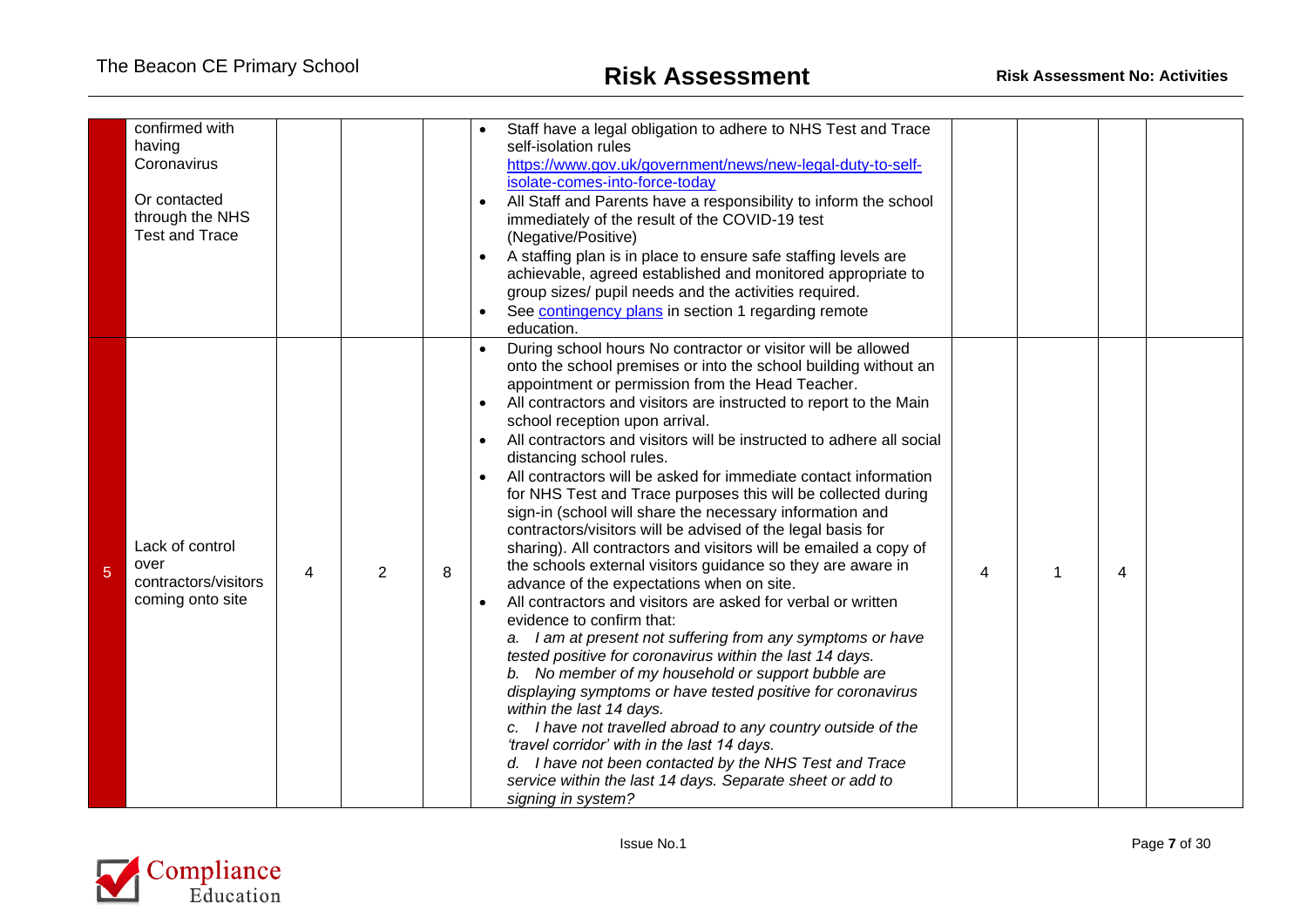|   |                                             |   |   |    | The school reserves the right to deny access or request a<br>person to leave the school premises if the person was deemed<br>to be displaying coronavirus symptoms or being aggressive or<br>abusive to school staff<br>Recruitment: school will consider a flexible approach to<br>interviews, with alternative options to face-to-face interviews<br>offered where possible.<br>Whilst on site.                                                                                                                                                                                                                                                                                                                                                                                                                                                                                                                                                                                                                                                                                                                                                                                                                                                                                                                                                                                                                                                                                                                                                                                                                                                                                    |   |   |   |                                                                                                                                                   |
|---|---------------------------------------------|---|---|----|--------------------------------------------------------------------------------------------------------------------------------------------------------------------------------------------------------------------------------------------------------------------------------------------------------------------------------------------------------------------------------------------------------------------------------------------------------------------------------------------------------------------------------------------------------------------------------------------------------------------------------------------------------------------------------------------------------------------------------------------------------------------------------------------------------------------------------------------------------------------------------------------------------------------------------------------------------------------------------------------------------------------------------------------------------------------------------------------------------------------------------------------------------------------------------------------------------------------------------------------------------------------------------------------------------------------------------------------------------------------------------------------------------------------------------------------------------------------------------------------------------------------------------------------------------------------------------------------------------------------------------------------------------------------------------------|---|---|---|---------------------------------------------------------------------------------------------------------------------------------------------------|
| 6 | Staff and Pupils<br>displaying<br>symptoms. | 4 | 3 | 12 | The School will be notified immediately.<br>$\bullet$<br>Staff and Pupils displaying symptoms of Coronavirus will be<br>sent home.<br>If required, all remaining Staff and Pupils will be kept informed<br>$\bullet$<br>of the persons condition and asked to monitor their own health.<br>Where necessary the infected person will be moved to a<br>$\bullet$<br>designated isolation room whilst they await medical assistance<br>and/or arrangements are made for the person to be collected<br>and taken home.<br>Suitable PPE is available for First Aiders or staff providing care<br>when a distance of 2 metres cannot be maintained.<br>Staff and Pupils who have been in contact with the ill person<br>will wash their hands thoroughly for 20 seconds.<br>Upon instruction of the NHS/GP all persons showing signs of<br>coronavirus will be tested.<br>All Staff and Pupils have a responsibility to inform the school<br>immediately of the result of the COVID-19 test<br>(Negative/Positive)<br>A staffing plan is in place to ensure safe staffing levels are<br>achievable, agreed established and monitored appropriate to<br>group sizes/ pupil needs and the activities required.<br><b>Positive Result</b><br>The Executive Head Teacher Must report all positive cases<br>of coronavirus to the DfE Helpline Team on 0800 046 8687<br>option 1. This Triage team will put you through to a team of<br>advisers who will inform you of what action is needed based on<br>the latest public health advice.<br>The Head Teacher will also notify Compliance Education and<br>School Governors/Trust/LA<br>Coronavirus Letter will be sent out to all Parents and | 4 | 2 | 8 | <b>Check with</b><br><b>your Local</b><br><b>Authority as</b><br>some councils<br>have set up<br>their own<br>Triage Team<br>example<br>Liverpool |

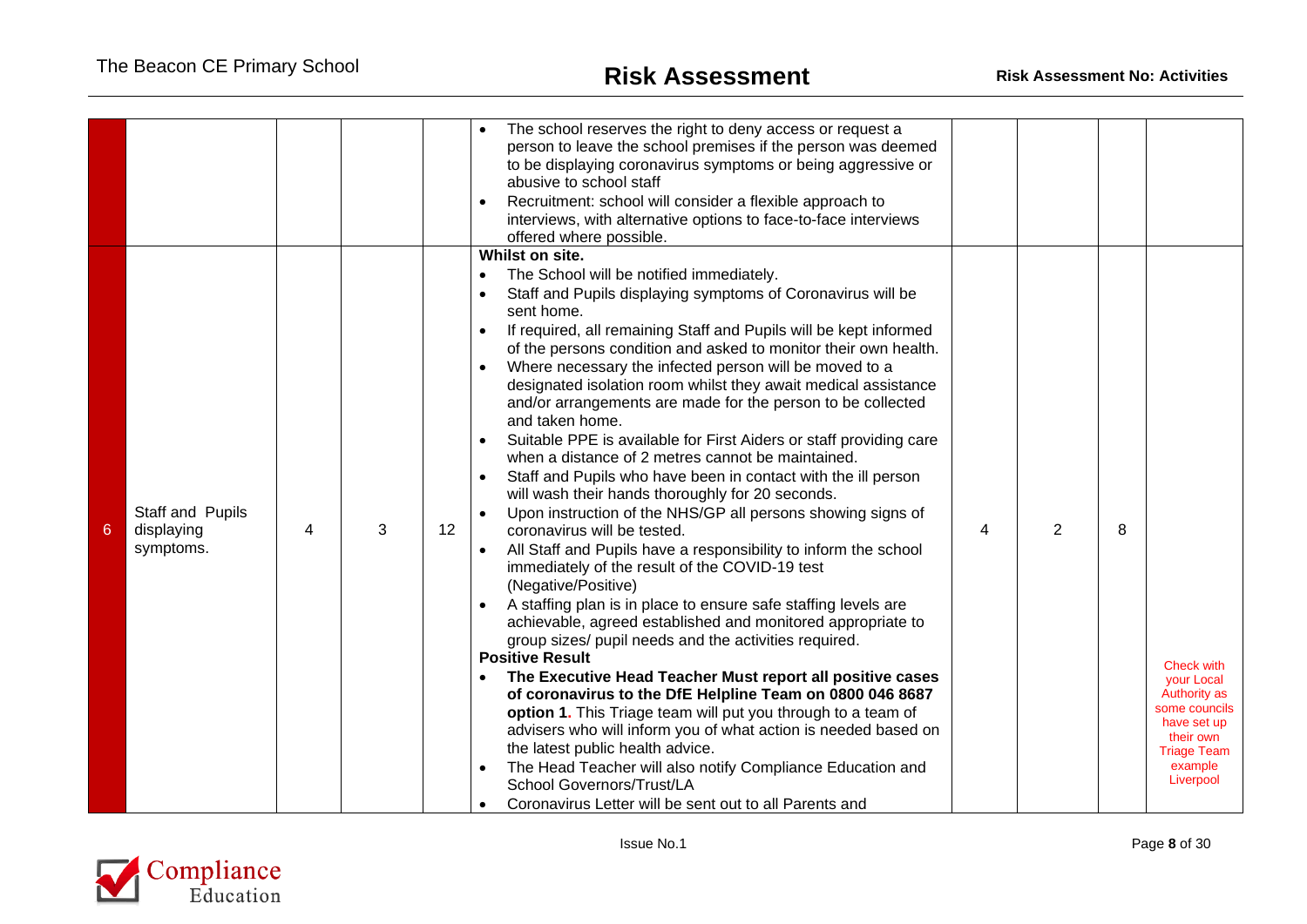|  | Staff who have had contact with the ill person (This is provided<br>by LHPT)<br>The school will work closely with the Triage Team and/or Local<br>Health Protection Team and follow there advise, even if this<br>means sending large groups of staff and pupils ' home or the<br>complete closure of the school.<br>Where possible classrooms are secured and left for 48 to 72<br>$\bullet$<br>hours before a DEEP CLEAN is carried out. This will allow time<br>for the virus to die naturally and will protect cleaning staff. A<br>fogging machine is on site and will be used when necessary.<br>Due to the demand and therefore the delay of coronavirus<br>testing results, the school may arrange to have all areas,<br>surfaces and equipment a symptomatic person has touched, or<br>may have touched, thoroughly cleaned and disinfected.<br>School will follow the prescribed System of Controls:<br>Prevention<br>1) Minimise contact with individuals who are unwell by ensuring<br>that those who have coronavirus (COVID-19) symptoms, or<br>who have someone in their household who does, do not attend<br>school.<br>2) In all communal areas staff will wear face coverings.<br>3) Clean hands thoroughly more often than usual. There are 3<br>water troughs on the main school playground for children to<br>wash their hands after playtimes. There are sanitising units in<br>all classrooms. Additional hand sanitising units are located at<br>all entrances to school which all children will use before they<br>enter school.<br>4) Ensure good respiratory hygiene by promoting the 'catch it,<br>bin it, kill it' approach.<br>5) Introduce enhanced cleaning, including cleaning frequently<br>touched surfaces often, using standard products such as<br>detergents. Caretaker will clean all toilets throughout school<br>after morning break and lunchtime.<br>6) Minimise contact between individuals and maintain social<br>distancing wherever possible.<br>7) Where necessary, wear appropriate personal protective<br>equipment (PPE).<br>8) Always keeping occupied spaces well ventilated. |  |  |
|--|-------------------------------------------------------------------------------------------------------------------------------------------------------------------------------------------------------------------------------------------------------------------------------------------------------------------------------------------------------------------------------------------------------------------------------------------------------------------------------------------------------------------------------------------------------------------------------------------------------------------------------------------------------------------------------------------------------------------------------------------------------------------------------------------------------------------------------------------------------------------------------------------------------------------------------------------------------------------------------------------------------------------------------------------------------------------------------------------------------------------------------------------------------------------------------------------------------------------------------------------------------------------------------------------------------------------------------------------------------------------------------------------------------------------------------------------------------------------------------------------------------------------------------------------------------------------------------------------------------------------------------------------------------------------------------------------------------------------------------------------------------------------------------------------------------------------------------------------------------------------------------------------------------------------------------------------------------------------------------------------------------------------------------------------------------------------------------------------------------------------------------------|--|--|
|--|-------------------------------------------------------------------------------------------------------------------------------------------------------------------------------------------------------------------------------------------------------------------------------------------------------------------------------------------------------------------------------------------------------------------------------------------------------------------------------------------------------------------------------------------------------------------------------------------------------------------------------------------------------------------------------------------------------------------------------------------------------------------------------------------------------------------------------------------------------------------------------------------------------------------------------------------------------------------------------------------------------------------------------------------------------------------------------------------------------------------------------------------------------------------------------------------------------------------------------------------------------------------------------------------------------------------------------------------------------------------------------------------------------------------------------------------------------------------------------------------------------------------------------------------------------------------------------------------------------------------------------------------------------------------------------------------------------------------------------------------------------------------------------------------------------------------------------------------------------------------------------------------------------------------------------------------------------------------------------------------------------------------------------------------------------------------------------------------------------------------------------------|--|--|

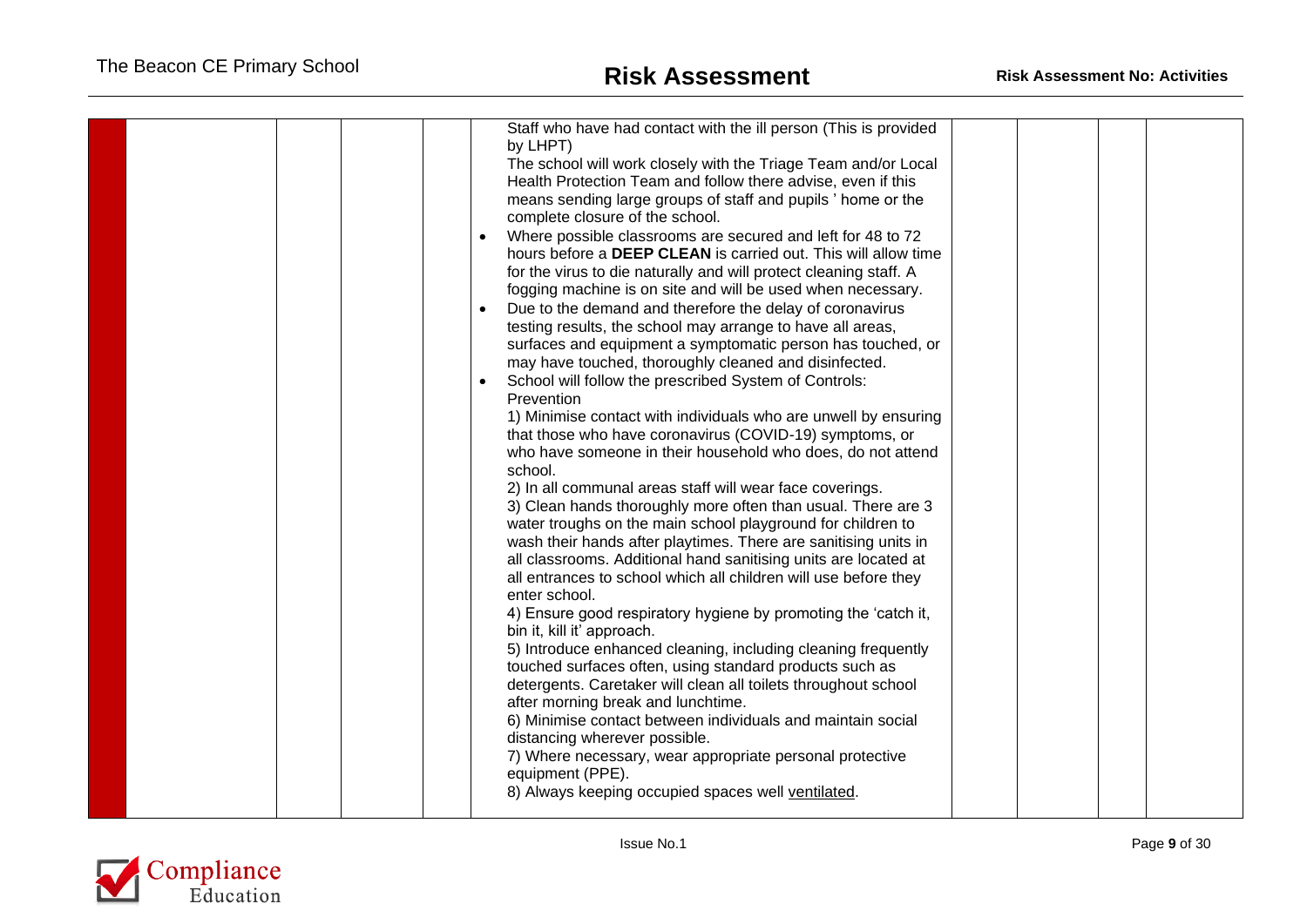|                                                     |   |   |    | Numbers 1 to 5, and number 8, will be in place, all the time.<br>Number 6 must be properly considered, and school must put in<br>place measures that suit its particular circumstances.<br>Number 7 applies in specific circumstances.<br>Response to any infection<br>9) Engage with the NHS Test and Trace process.<br>10) Manage confirmed cases of coronavirus (COVID-19)<br>amongst the school community.<br>11) Contain any outbreak by following local health protection<br>team advice.<br>Numbers 9 to 11 must be followed in every case where they<br>are relevant.                                                                                                                                                                                                                                                                                                                                                                                                      |   |   |  |
|-----------------------------------------------------|---|---|----|------------------------------------------------------------------------------------------------------------------------------------------------------------------------------------------------------------------------------------------------------------------------------------------------------------------------------------------------------------------------------------------------------------------------------------------------------------------------------------------------------------------------------------------------------------------------------------------------------------------------------------------------------------------------------------------------------------------------------------------------------------------------------------------------------------------------------------------------------------------------------------------------------------------------------------------------------------------------------------|---|---|--|
| Unable to social<br>distance on public<br>transport | 4 | 3 | 12 | <b>Public Transport</b><br>Staff and pupils are advised to practise social distancing<br>All Staff and pupils will wear a face covering<br>The school will endeavour to encourage staff and pupils to walk<br>or cycle to school or will look at stagger start and finish times to<br>ease the congestion on public transport<br>Car Sharing or Parents picking pupils up<br>All Staff and pupils 11yrs and over will wear a face covering if<br>they are traveling with a person from another household.<br>Parents are responsible for the safety of their own children;<br>$\bullet$<br>Parents will arrange all travel arrangements between<br>themselves.<br><b>Cycling</b><br>The school has a bike shed for the storage of any staff/pupil<br>bikes.<br>Training for removing face coverings<br>Where necessary the school will provide safe instruction to all<br>Staff and pupils on the importance of wearing a face covering<br>and how to put it on and remove safely. | 4 | 4 |  |

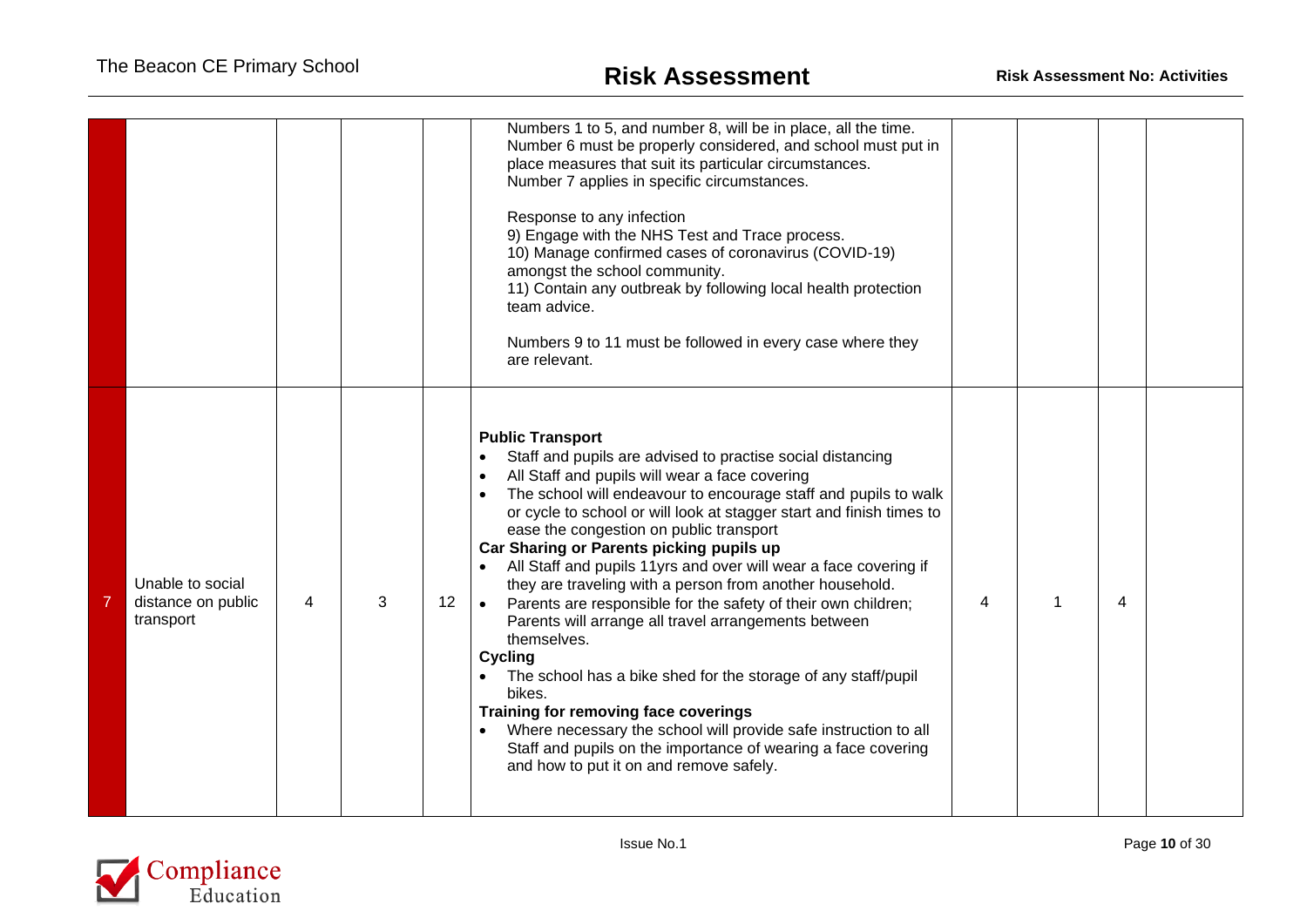| 8 | Unable to social<br>distance when<br>administering first<br>aid | 5 | 2 | 10 | The school will ensure an adequate number of First Aiders<br>(First Aid at Work, Emergency First Aid) are always available.<br>The school will ensure staff requalification dates have not<br>$\bullet$<br>lapsed.<br>The school will ensure all First Aiders receive refresher training<br>$\bullet$<br>to ensure they are:<br>Aware of the risks to themselves and others when<br>approaching a casualty and the risk of cross contamination.<br>Aware of the importance to keep themselves safe (wear<br>PPE, hand washing, CRP safety) etc.<br>Aware of the importance to keep up to date with relevant<br><b>First Aid Advice</b><br>Aware of their own capabilities<br>https://www.sja.org.uk/get-advice/first-aid-advice/covid-19-<br>advice-for-first-aiders/<br><b>RIDDOR</b><br>The school will work closely with the Local Health Protection<br>Team and follow its advice<br>The school will contact Compliance Education/Trust<br>$\bullet$<br>immediately to report any confirmed Coronavirus cases or<br>serious injuries as it may be necessary to file an HSE RIDDOR<br>report. | 5 | 1 | 5 |  |
|---|-----------------------------------------------------------------|---|---|----|--------------------------------------------------------------------------------------------------------------------------------------------------------------------------------------------------------------------------------------------------------------------------------------------------------------------------------------------------------------------------------------------------------------------------------------------------------------------------------------------------------------------------------------------------------------------------------------------------------------------------------------------------------------------------------------------------------------------------------------------------------------------------------------------------------------------------------------------------------------------------------------------------------------------------------------------------------------------------------------------------------------------------------------------------------------------------------------------------|---|---|---|--|
| 9 | Unable to social<br>distance during an<br>emergency             | 5 | 2 | 10 | Fire Risk Assessment completed in accordance with the<br>Regulatory Reform (Fire Safety) Order 2005.<br>All alarm and emergency lighting systems are maintained by<br>$\bullet$<br>appointed competent contractor.<br>The COVID-19 fire procedure is explained to all staff members<br>$\bullet$<br>before the school reopens to pupils.<br>Regular fire evacuation drills are practised termly as a<br>$\bullet$<br>minimum.<br>All staff members receive fire awareness training at regular<br>$\bullet$<br>intervals.<br>Smoking is prohibited in the building in line with current<br>$\bullet$<br>legislation.<br>All alcohol-based hand sanitiser is situated far away from<br>$\bullet$<br>naked flames.<br>Alternative non-alcohol-based hand sanitisers are used in<br>kitchens etc                                                                                                                                                                                                                                                                                                     | 5 | 1 | 5 |  |

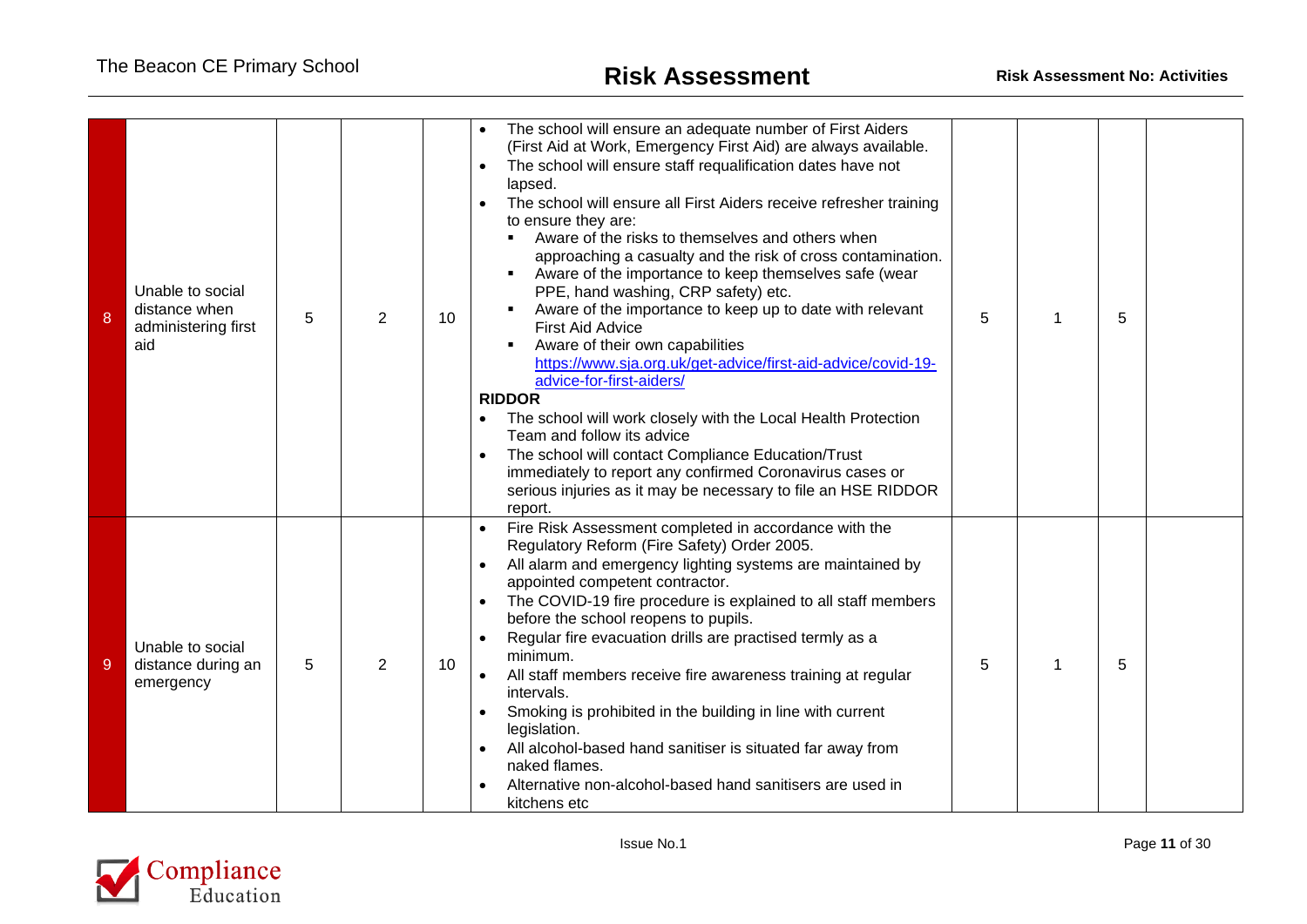| Staff and pupils repeatedly disobeying the rules will be<br>managed immediately.<br>https://www.gov.uk/government/publications/behaviour-and-discipline-<br>in-schools<br>The School will do everything possible to minimise contacts<br>$\bullet$<br>and mixing while delivering a broad and balanced curriculum.<br>All staff and pupils are instructed in the importance of<br>minimising contact and practising social distancing where<br>possible.<br>This includes etc:<br>Following all temporary alterations to the school's routine and<br>procedures that have been implemented by the Executive<br>Head Teacher and SLT to protect both the staff and pupils<br>Staff and pupils are required to wash their hands for 20<br>seconds regularly throughout the day. Hand Sanitiser units are<br>strategically placed around the building to supplement hand<br>washing.<br>Persons not<br>Staff and pupils are instructed to wash their hands before and<br>following Social<br>after using equipment and eating, on arrival and when leaving<br>12<br>10<br>Distancing rules<br>3<br>4<br>their POD/bubble.<br>(see Behaviour in<br>Staff and pupils are encouraged to cover their mouth and nose<br>section 1)<br>with a tissue. 'catch it, bin it, kill it'<br>Cleaning routines have been enhanced.<br>$\bullet$<br>The school timetable has been adjusted to factor in the need to<br>stagger access/egress, breaks, lunch etc in order to reduce<br>movement around the building.<br>Where possible staff and pupils will refrain from having close<br>face to face contact with another person.<br>Staff are instructed to socially distance at all times from pupils<br>and other members of staff.<br>Staff and pupils are discouraged from gathering in large close<br>groups.<br>Staff and pupils are instructed to keep to the left-hand side of<br>the corridor and stairs whilst walking around site.<br>The Executive Head Teacher reserves the right to agree to or<br>ask staff and/or visitors to wear a face covering whilst in school<br>where social distancing is not possible. | 4 | 4 |  |
|-----------------------------------------------------------------------------------------------------------------------------------------------------------------------------------------------------------------------------------------------------------------------------------------------------------------------------------------------------------------------------------------------------------------------------------------------------------------------------------------------------------------------------------------------------------------------------------------------------------------------------------------------------------------------------------------------------------------------------------------------------------------------------------------------------------------------------------------------------------------------------------------------------------------------------------------------------------------------------------------------------------------------------------------------------------------------------------------------------------------------------------------------------------------------------------------------------------------------------------------------------------------------------------------------------------------------------------------------------------------------------------------------------------------------------------------------------------------------------------------------------------------------------------------------------------------------------------------------------------------------------------------------------------------------------------------------------------------------------------------------------------------------------------------------------------------------------------------------------------------------------------------------------------------------------------------------------------------------------------------------------------------------------------------------------------------------------------------------------------------|---|---|--|

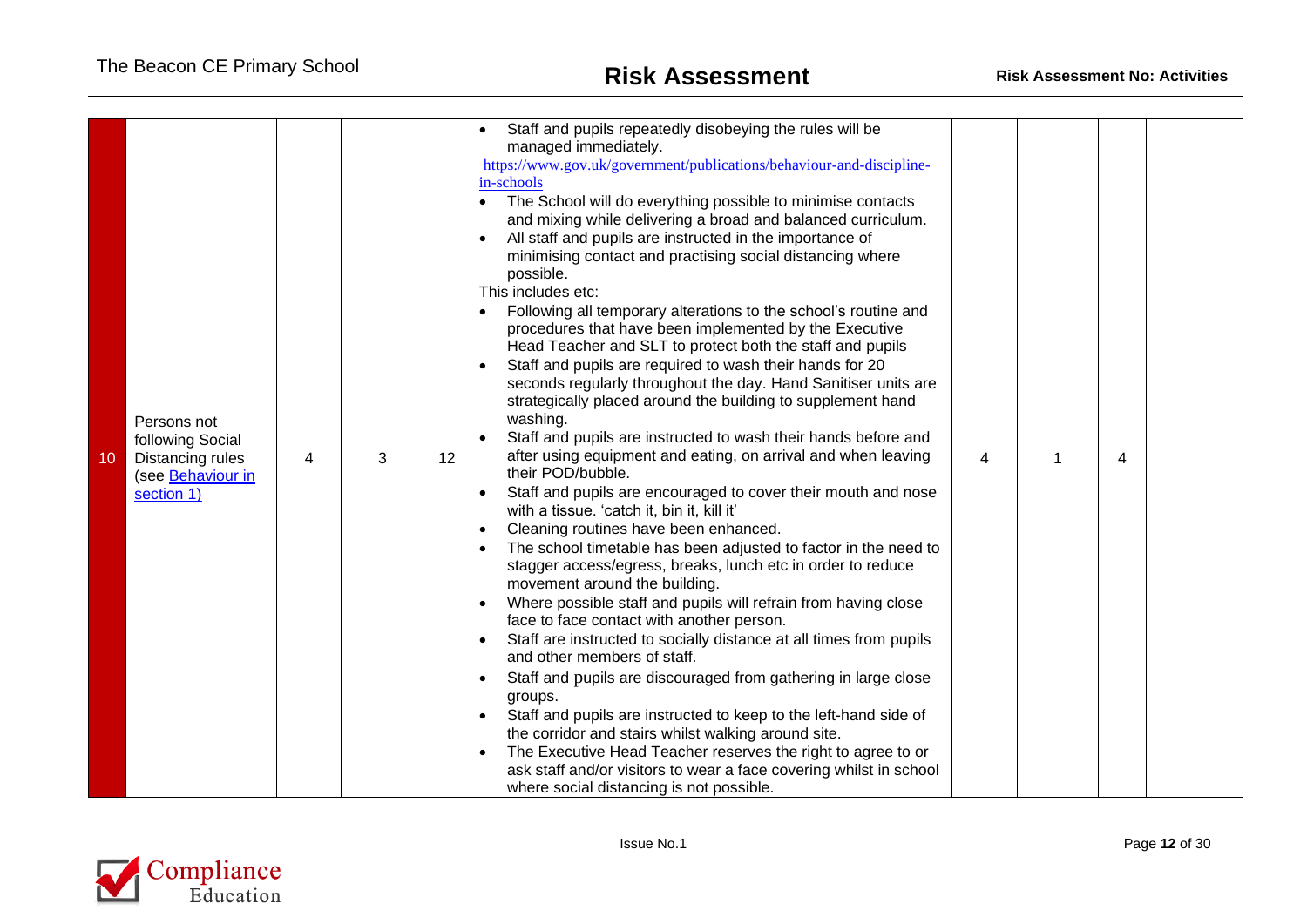| 11 | Lack of Social<br>Distancing around<br>site and in<br>classrooms. | 4 | 3 | 12 | The Executive Head Teacher together with SLT have put together<br>a school plan which details all the new processes and procedures<br>the school have put in place to ensure a COVID-Secure and Safe<br>Environment for all staff, pupils and visitors.<br><b>Outside the classroom:</b><br>The school stagger starts and finish times.<br>The school will encourage parents as far as reasonably<br>possible to refrain from gathering together outside the school<br>gates, and to wear a face covering (only one parent to drop off<br>child/children). There are four separate entrances for children<br>to enter/exit school.<br>Where possible pupils will access their POD's/Bubbles directly<br>from their entrance or school yard.<br>A robust system for dropping off and picking up of pupils has<br>been implemented.<br>Bubbles/POD's are kept apart, meaning that the school avoids<br>large gatherings such as assemblies or collective worship with<br>more than one Bubble/POD. Collective Worship is currently<br>held in class.<br>School meals are served in the hall on a Bubble/POD rota<br>$\bullet$<br>bases, all tables and chairs are cleaned before the next<br>Bubble/POD is due. Children in Y5 currently have their lunch in<br>their classroom.<br>Movement along corridors is kept to a minimum.<br>Face coverings are available for staff to use and must be worn<br>in all communal areas.<br>The school has assessed and where possible have put<br>measures in place which avoids pupils moving from one<br>POD/Bubble to another and ensures where possible pupils do<br>not need to move through another POD/Bubble to get to the<br>toilet.<br>All outside areas have been assessed and where possible<br>each Bubble/POD has been designated its own outside area,<br>where this is not possible a bubble/pod rota has been put in<br>place.<br><b>Within the Bubble/POD</b><br>In order to reduce the risk of transmission all pupils are kept in<br>consistent groups/POD's/Bubbles | 4 | $\overline{4}$ |  |
|----|-------------------------------------------------------------------|---|---|----|-------------------------------------------------------------------------------------------------------------------------------------------------------------------------------------------------------------------------------------------------------------------------------------------------------------------------------------------------------------------------------------------------------------------------------------------------------------------------------------------------------------------------------------------------------------------------------------------------------------------------------------------------------------------------------------------------------------------------------------------------------------------------------------------------------------------------------------------------------------------------------------------------------------------------------------------------------------------------------------------------------------------------------------------------------------------------------------------------------------------------------------------------------------------------------------------------------------------------------------------------------------------------------------------------------------------------------------------------------------------------------------------------------------------------------------------------------------------------------------------------------------------------------------------------------------------------------------------------------------------------------------------------------------------------------------------------------------------------------------------------------------------------------------------------------------------------------------------------------------------------------------------------------------------------------------------------------------------------------------------------------------------------------|---|----------------|--|

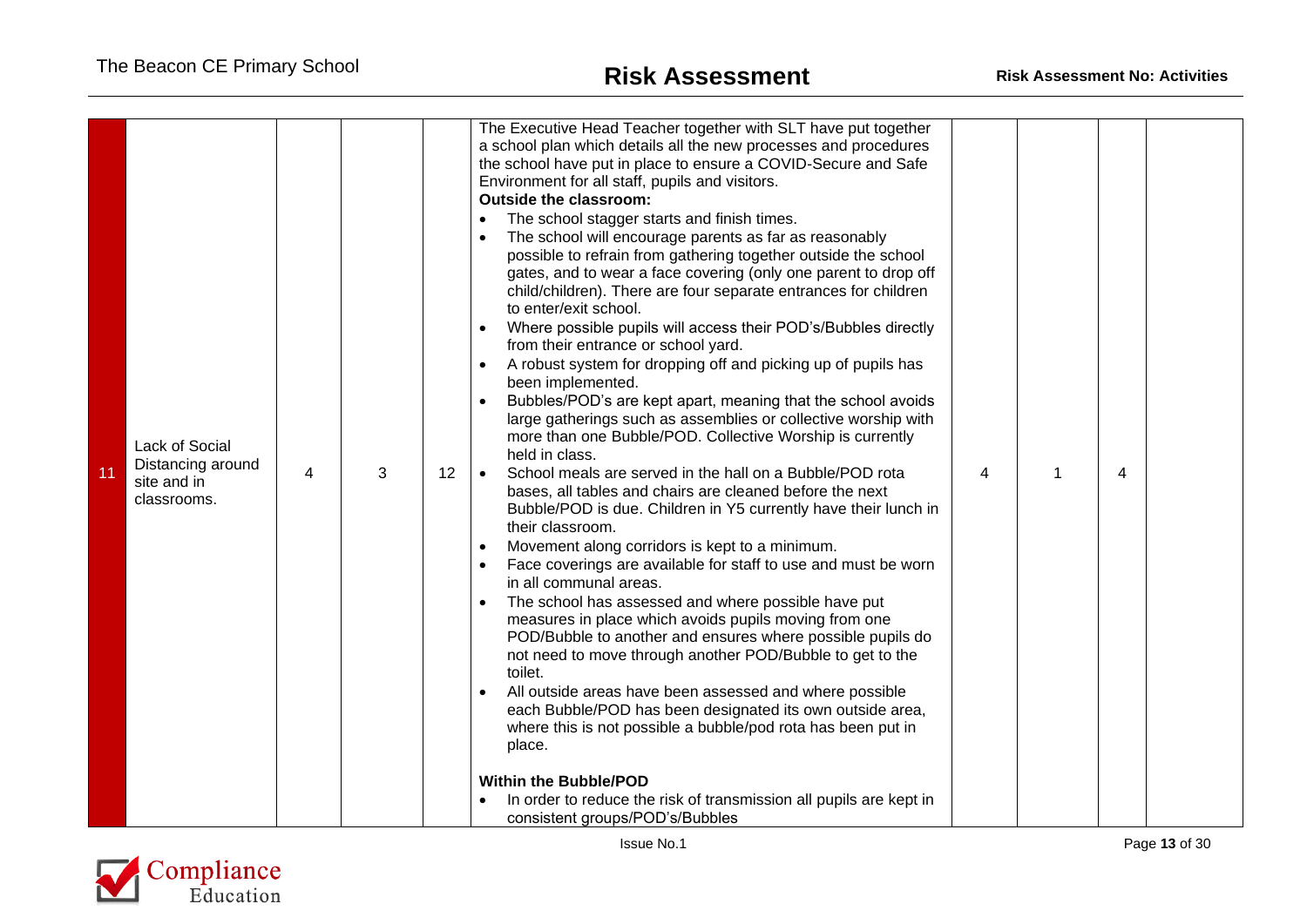| Pupils in Y1-Y6 are seated at forward facing desks, laid out<br>side by side.<br>Teachers are situated at the front of the class in their own<br>$\bullet$<br>designated teaching zone, so that as far as reasonably<br>practicable teachers can maintain a social distance (2 metres)<br>Teachers where possible will adapt teaching and caring styles<br>$\bullet$<br>to minimise face-to-face contact.<br>Teachers who operate across different class bubbles/pod's in<br>$\bullet$<br>order to facilitate the delivery of the school timetable are<br>instructed on the importance of maintaining a distance between<br>the children in each bubble and other staff.<br>Where social distancing cannot be maintained the risk is<br>reduced by keeping children in smaller class sizes and staff<br>avoid face-to-face contact<br>The ventilation in each room has been assessed, where<br>necessary air conditioning units have been set to fresh air<br>intake only, windows and none-fire doors are opened.<br>Rooms where ventilation is poor have been assessed<br>separately and are only used to conduct short, small group<br>invention sessions.<br>Each pupil is allocated their own pens, pencils etc.<br>When it is deemed vital to our pupils learning, will we introduce<br>a homework and reading book timetable that will take into<br>consideration the risk of cross contamination between home<br>and school. All books are marked in school. Work completed<br>on Seesaw will be marked on Seesaw.<br>Marking homework will take place in school to reduce the risk<br>$\bullet$<br>of cross-contamination. |  |
|-------------------------------------------------------------------------------------------------------------------------------------------------------------------------------------------------------------------------------------------------------------------------------------------------------------------------------------------------------------------------------------------------------------------------------------------------------------------------------------------------------------------------------------------------------------------------------------------------------------------------------------------------------------------------------------------------------------------------------------------------------------------------------------------------------------------------------------------------------------------------------------------------------------------------------------------------------------------------------------------------------------------------------------------------------------------------------------------------------------------------------------------------------------------------------------------------------------------------------------------------------------------------------------------------------------------------------------------------------------------------------------------------------------------------------------------------------------------------------------------------------------------------------------------------------------------------------------------------------------------------------------|--|
|                                                                                                                                                                                                                                                                                                                                                                                                                                                                                                                                                                                                                                                                                                                                                                                                                                                                                                                                                                                                                                                                                                                                                                                                                                                                                                                                                                                                                                                                                                                                                                                                                                     |  |
| <b>Early Years Foundation Stage</b>                                                                                                                                                                                                                                                                                                                                                                                                                                                                                                                                                                                                                                                                                                                                                                                                                                                                                                                                                                                                                                                                                                                                                                                                                                                                                                                                                                                                                                                                                                                                                                                                 |  |
| All soft furnishings, hard to clean equipment and excess<br>furniture has been removed from the Bubble to enable the ease<br>of cleaning and to provide more space to aid social distancing.<br>As we take children between 2 to 5yrs. The school ensures that<br>$\bullet$<br>at least one member of staff holds a current Paediatric First Aid<br>certificate on occasions when this is not possible due to staffing<br>issues the school will ensure that someone with a current First<br>Aid at Work or Emergency Paediatric First Aider is in<br>attendance.                                                                                                                                                                                                                                                                                                                                                                                                                                                                                                                                                                                                                                                                                                                                                                                                                                                                                                                                                                                                                                                                   |  |

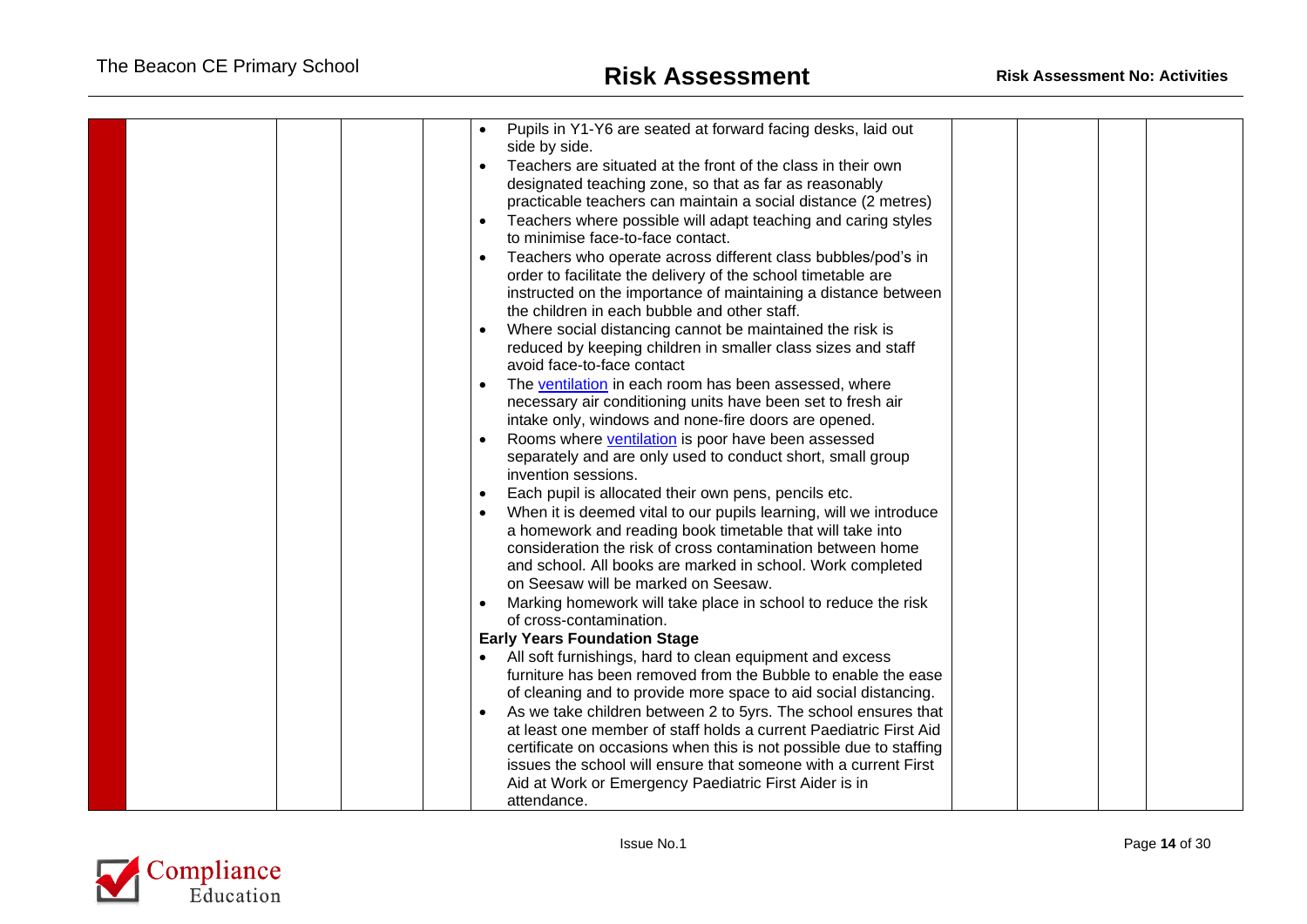| EYFS Staff to child ratios are adhered to and when necessary<br>any new entrants (level 2 or 3) are counted as a member of<br>staff even if the have not completed a Paediatric First Aider<br>course. (EYFS have agreed to waiver this rule due to COVID)<br>All essential professionals such as social workers, speech and<br>language therapists or counsellors, or professional EHC<br>support workers only attend if they need to and visits are kept<br>to a minimum.<br>All nonessential external providers that are not directly required<br>for children's health and wellbeing, have been suspended<br><b>Nappy or Pad Changing</b><br>Parents/carers are requested to ensure their child has a clean<br>new nappy/pad on when they arrive at school. This is to<br>minimise the number of nappy/pad changers throughout the<br>day.<br>Where possible staff are to stand side-on when changing<br>nappies/pads and to wipe away from themselves.<br>Suitable personal protective equipment is available Disposable<br>gloves<br>Fluid resistant type IIR surgical mask Only if you suspect the<br>child may have coronavirus as you will be within the 2 metres<br>social distancing rule.<br>Once used all PPE is disposed of together with the nappy.<br>$\bullet$<br>Hands are washed before and after each nappy/pad change.<br>Handwashing facilities are available i.e. hot water, soap, hand<br>sanitiser, paper towels etc.<br>Pregnant staff or staff with a low immune system must take<br>care and use the precautions available when dealing with<br>bodily fluids<br>Where possible potty training should be implemented<br><b>Caretaker and Cleaners/Cleaning Contractors</b><br>Ensure all predetermined routes are clearly sign<br>posted/marked.<br>Protective screening is erect where required<br>$\bullet$<br>All unnecessary furniture is removed and stored safety. |  |
|------------------------------------------------------------------------------------------------------------------------------------------------------------------------------------------------------------------------------------------------------------------------------------------------------------------------------------------------------------------------------------------------------------------------------------------------------------------------------------------------------------------------------------------------------------------------------------------------------------------------------------------------------------------------------------------------------------------------------------------------------------------------------------------------------------------------------------------------------------------------------------------------------------------------------------------------------------------------------------------------------------------------------------------------------------------------------------------------------------------------------------------------------------------------------------------------------------------------------------------------------------------------------------------------------------------------------------------------------------------------------------------------------------------------------------------------------------------------------------------------------------------------------------------------------------------------------------------------------------------------------------------------------------------------------------------------------------------------------------------------------------------------------------------------------------------------------------------------------------------------------------------------------|--|
|                                                                                                                                                                                                                                                                                                                                                                                                                                                                                                                                                                                                                                                                                                                                                                                                                                                                                                                                                                                                                                                                                                                                                                                                                                                                                                                                                                                                                                                                                                                                                                                                                                                                                                                                                                                                                                                                                                      |  |
|                                                                                                                                                                                                                                                                                                                                                                                                                                                                                                                                                                                                                                                                                                                                                                                                                                                                                                                                                                                                                                                                                                                                                                                                                                                                                                                                                                                                                                                                                                                                                                                                                                                                                                                                                                                                                                                                                                      |  |
| All internal ventilation symptoms are checked to ensure they                                                                                                                                                                                                                                                                                                                                                                                                                                                                                                                                                                                                                                                                                                                                                                                                                                                                                                                                                                                                                                                                                                                                                                                                                                                                                                                                                                                                                                                                                                                                                                                                                                                                                                                                                                                                                                         |  |
| comply with current guidance and are maintained.                                                                                                                                                                                                                                                                                                                                                                                                                                                                                                                                                                                                                                                                                                                                                                                                                                                                                                                                                                                                                                                                                                                                                                                                                                                                                                                                                                                                                                                                                                                                                                                                                                                                                                                                                                                                                                                     |  |
| The school will manage contractors to ensure all works carried<br>out do not have an impact on the staff and pupils' health.                                                                                                                                                                                                                                                                                                                                                                                                                                                                                                                                                                                                                                                                                                                                                                                                                                                                                                                                                                                                                                                                                                                                                                                                                                                                                                                                                                                                                                                                                                                                                                                                                                                                                                                                                                         |  |
|                                                                                                                                                                                                                                                                                                                                                                                                                                                                                                                                                                                                                                                                                                                                                                                                                                                                                                                                                                                                                                                                                                                                                                                                                                                                                                                                                                                                                                                                                                                                                                                                                                                                                                                                                                                                                                                                                                      |  |

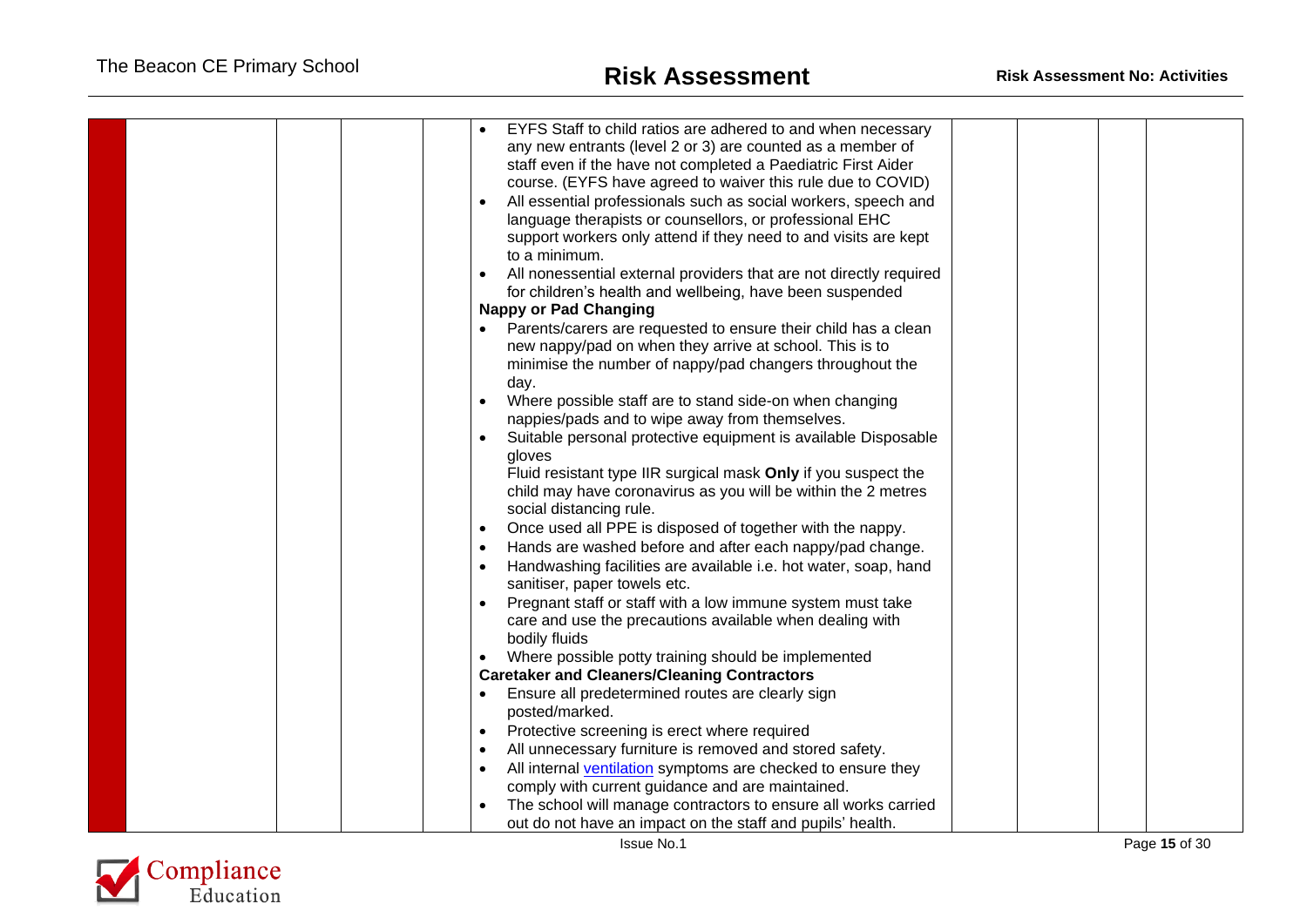|  | The Caretaker/Cleaners will ensure that there are adequate<br>supplies of tissues, soap, hot water, paper towels and that bins<br>are emptied regularly.<br>The Caretaker/Cleaners will ensure alcohol (>60%) hand<br>$\bullet$<br>sanitiser/gel is made available to the whole school for more<br>hygienic hand washing<br>The Infectious Control cleaning routine is implemented for both<br>general daily cleaning and the deep cleaning of the school.<br>Rota's are implemented or adapted to ensure the school is<br>cleaned and maintained regularly throughout the day. All toilets<br>are cleaned after morning break and lunchtime by the<br>caretaker.<br>Caretaker will check cleaning product, handwashing/drying,<br>hand sanitizer and PPE stock levels are maintained.<br>Will ensure Material Safety Data Sheets (MSDS) and COSHH<br>Risk Assessments are obtained for all cleaning products used.<br>Will ensure they use and dilute the cleaning products as per<br>the product information sheet and/or the MSDS and COSHH<br>risk assessment<br><b>Catering Manager Department/Contractor</b><br>https://www.gov.uk/government/publications/covid-19-guidance-for-<br>food-businesses/guidance-for-food-businesses-on-coronavirus-<br>covid-19<br>The Catering Manager/Contractor will ensure relevant staff<br>$\bullet$<br>have Food Hygiene Certificates or other training in Food<br>Handling.<br>The catering staff will ensure all stored food that requires<br>refrigeration, is covered and dated within a refrigerator, at a<br>temperature of 5°C or below.<br>The catering staff will ensure food is bought from reputable<br>sources and used by recommended date.<br>The Catering staff will ensure personal hygiene and<br>$\bullet$<br>handwashing is maintained.<br>The Catering Manager/Contractor will adjust the kitchen<br>cleaning rota and routine to ensure the kitchen is cleaned<br>thoroughly throughout the day. |  |  |  |
|--|------------------------------------------------------------------------------------------------------------------------------------------------------------------------------------------------------------------------------------------------------------------------------------------------------------------------------------------------------------------------------------------------------------------------------------------------------------------------------------------------------------------------------------------------------------------------------------------------------------------------------------------------------------------------------------------------------------------------------------------------------------------------------------------------------------------------------------------------------------------------------------------------------------------------------------------------------------------------------------------------------------------------------------------------------------------------------------------------------------------------------------------------------------------------------------------------------------------------------------------------------------------------------------------------------------------------------------------------------------------------------------------------------------------------------------------------------------------------------------------------------------------------------------------------------------------------------------------------------------------------------------------------------------------------------------------------------------------------------------------------------------------------------------------------------------------------------------------------------------------------------------------------------------------------------------------------------------------|--|--|--|
|  |                                                                                                                                                                                                                                                                                                                                                                                                                                                                                                                                                                                                                                                                                                                                                                                                                                                                                                                                                                                                                                                                                                                                                                                                                                                                                                                                                                                                                                                                                                                                                                                                                                                                                                                                                                                                                                                                                                                                                                  |  |  |  |
|  | The catering staff will clean and disinfect food storage and                                                                                                                                                                                                                                                                                                                                                                                                                                                                                                                                                                                                                                                                                                                                                                                                                                                                                                                                                                                                                                                                                                                                                                                                                                                                                                                                                                                                                                                                                                                                                                                                                                                                                                                                                                                                                                                                                                     |  |  |  |
|  | preparation areas.<br>The catering staff will ensure a clean uniform is worn each day.                                                                                                                                                                                                                                                                                                                                                                                                                                                                                                                                                                                                                                                                                                                                                                                                                                                                                                                                                                                                                                                                                                                                                                                                                                                                                                                                                                                                                                                                                                                                                                                                                                                                                                                                                                                                                                                                           |  |  |  |

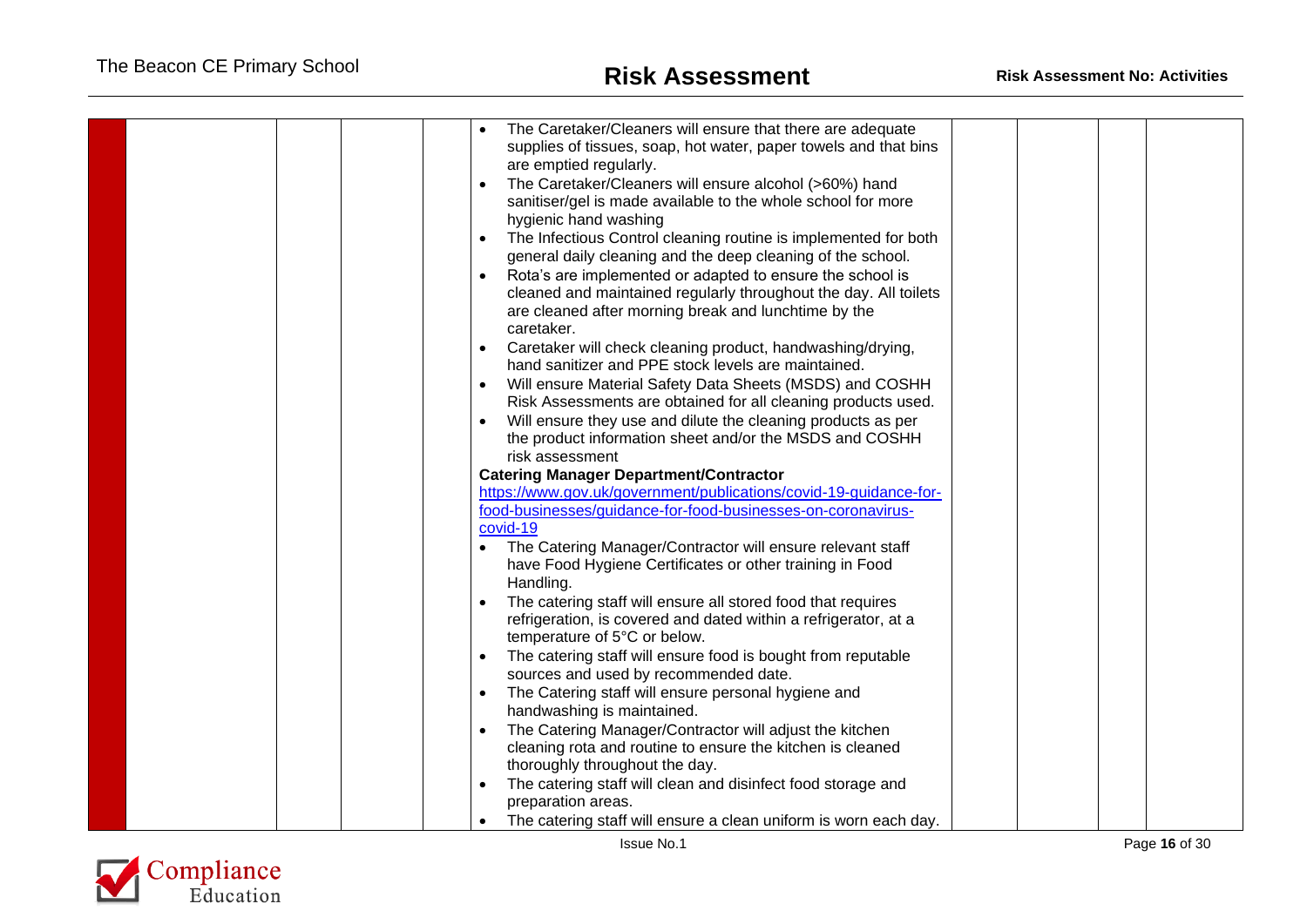| The Catering Manager/Contractor will ensure PPE is worn<br>when preparing and serving food (gloves, hair net/hat, apron?)<br>The Catering Manager/Contractor will plan their meals to reflect<br>the equipment needed and its location.<br>The Catering Manager/Contractor will look at ways to protect<br>staff whilst serving.<br>Drama, Music etc<br>The Head Teacher will keep abreast of all current guidelines in<br>relation to their specialist subjects.<br>All existing lesson risk assessments will be reviewed and<br>adjusted with coronavirus in mind<br>Staff will keep their distance from pupils and other staff as |  |
|--------------------------------------------------------------------------------------------------------------------------------------------------------------------------------------------------------------------------------------------------------------------------------------------------------------------------------------------------------------------------------------------------------------------------------------------------------------------------------------------------------------------------------------------------------------------------------------------------------------------------------------|--|
| much as possible (ideally 2metres)                                                                                                                                                                                                                                                                                                                                                                                                                                                                                                                                                                                                   |  |
| Group numbers will be limited to allow for social distancing,<br>group activity and movement.                                                                                                                                                                                                                                                                                                                                                                                                                                                                                                                                        |  |
| Peripatetic teachers can move between schools, for instance,                                                                                                                                                                                                                                                                                                                                                                                                                                                                                                                                                                         |  |
| but you should consider how to minimise the number of visitors                                                                                                                                                                                                                                                                                                                                                                                                                                                                                                                                                                       |  |
| where possible. They will be expected to comply with<br>arrangements for managing and minimising risk, including                                                                                                                                                                                                                                                                                                                                                                                                                                                                                                                     |  |
| taking particular care to maintain distance from other staff and                                                                                                                                                                                                                                                                                                                                                                                                                                                                                                                                                                     |  |
| pupil                                                                                                                                                                                                                                                                                                                                                                                                                                                                                                                                                                                                                                |  |
| <b>Playing Outdoors</b>                                                                                                                                                                                                                                                                                                                                                                                                                                                                                                                                                                                                              |  |
| Playing instruments and singing in groups should take place<br>outdoors wherever possible. If indoors, consider limiting the<br>numbers in relation to the space.                                                                                                                                                                                                                                                                                                                                                                                                                                                                    |  |
| <b>Playing Indoors</b>                                                                                                                                                                                                                                                                                                                                                                                                                                                                                                                                                                                                               |  |
| If indoors, use a room with as much space as possible, for                                                                                                                                                                                                                                                                                                                                                                                                                                                                                                                                                                           |  |
| example, larger rooms; rooms with high ceilings are expected<br>to enable dilution of aerosol transmission. If playing indoors,<br>limiting the numbers to account for ventilation of the space and<br>the ability to social distance.                                                                                                                                                                                                                                                                                                                                                                                               |  |
| Background music should be managed so staff and pupils do                                                                                                                                                                                                                                                                                                                                                                                                                                                                                                                                                                            |  |
| not need to raise their voices unduly.                                                                                                                                                                                                                                                                                                                                                                                                                                                                                                                                                                                               |  |
| Singing, wind and brass playing                                                                                                                                                                                                                                                                                                                                                                                                                                                                                                                                                                                                      |  |
| Singing, wind and brass playing should not take place in larger                                                                                                                                                                                                                                                                                                                                                                                                                                                                                                                                                                      |  |
| groups such as choirs and ensembles, or assemblies unless<br>significant space, natural airflow (at least 10l/s/person for all                                                                                                                                                                                                                                                                                                                                                                                                                                                                                                       |  |
| present, including audiences) and strict social distancing and                                                                                                                                                                                                                                                                                                                                                                                                                                                                                                                                                                       |  |
| mitigation as described below can be maintained.                                                                                                                                                                                                                                                                                                                                                                                                                                                                                                                                                                                     |  |

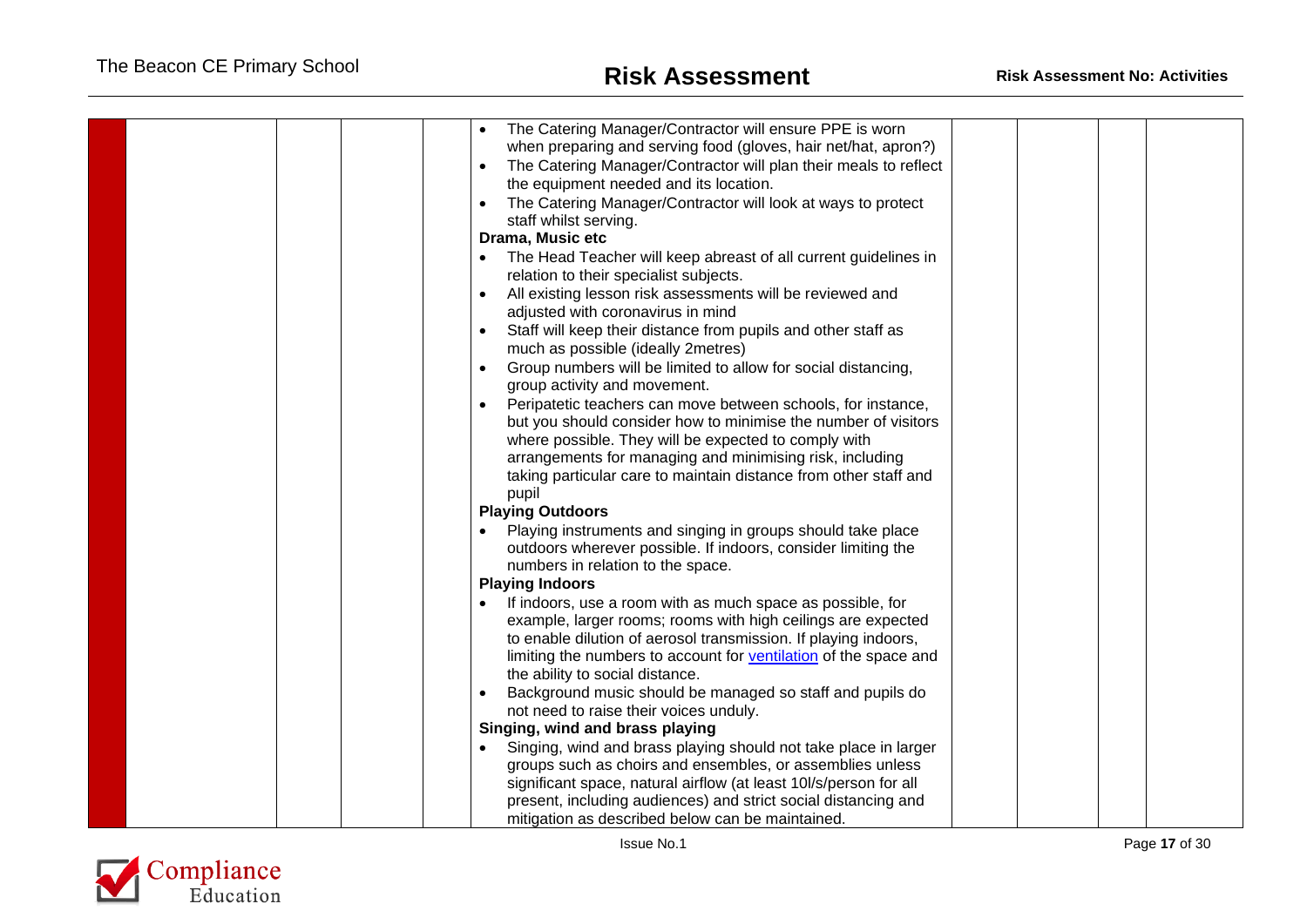|  | Singing, wind and brass playing should NOT take place in large                                                      |  |  |
|--|---------------------------------------------------------------------------------------------------------------------|--|--|
|  | groups                                                                                                              |  |  |
|  | A natural airflow of (at least 10l/s/person)                                                                        |  |  |
|  | Strict social distancing and the following are maintained.                                                          |  |  |
|  | <b>Social Distancing</b>                                                                                            |  |  |
|  | The activity should take place in smaller groups                                                                    |  |  |
|  | Strict social distancing is maintained between each singer and                                                      |  |  |
|  | player, and between singers and conductor or other                                                                  |  |  |
|  | musician(s)                                                                                                         |  |  |
|  | Current guidance is that all face-to-face activities should be                                                      |  |  |
|  | completed with a 2-metre gap between persons.                                                                       |  |  |
|  | <b>Seating Positions</b>                                                                                            |  |  |
|  | Pupils should be positioned back-to-back or side-to-side when<br>playing or singing                                 |  |  |
|  | Wind and brass player should be positioned so the air from the                                                      |  |  |
|  | instrument does not blow into another player.                                                                       |  |  |
|  | <b>Microphones</b>                                                                                                  |  |  |
|  | Microphones can be used but not shared.                                                                             |  |  |
|  | Use microphones where possible or encourage singing quietly                                                         |  |  |
|  | <b>Handling Equipment and Instruments</b>                                                                           |  |  |
|  | Staff and pupils should wash their hands before and after                                                           |  |  |
|  | handling equipment or instruments                                                                                   |  |  |
|  | Avoid sharing equipment (place name labels on equipment).                                                           |  |  |
|  | If instruments and equipment have to be shared, disinfect                                                           |  |  |
|  | regularly (including any packing cases, handles, props, chairs,                                                     |  |  |
|  | microphones and music stands) and always between users                                                              |  |  |
|  | Where possible the instrument should be cleaned by the pupil                                                        |  |  |
|  | playing them                                                                                                        |  |  |
|  | <b>PE</b> etc                                                                                                       |  |  |
|  | The Executive Head Teacher will keep abreast of all current<br>guidelines in relation to their specialist subjects. |  |  |
|  | All existing lesson risk assessments will be reviewed and<br>$\bullet$                                              |  |  |
|  | adjusted with coronavirus in mind.                                                                                  |  |  |
|  | Schools have the flexibility to decide how physical education,                                                      |  |  |
|  | sport and physical activity will be provided whilst following the                                                   |  |  |
|  | measures in their system of controls.                                                                               |  |  |
|  | Sports whose national governing bodies have developed                                                               |  |  |
|  | guidance under the principles of the government's guidance on                                                       |  |  |

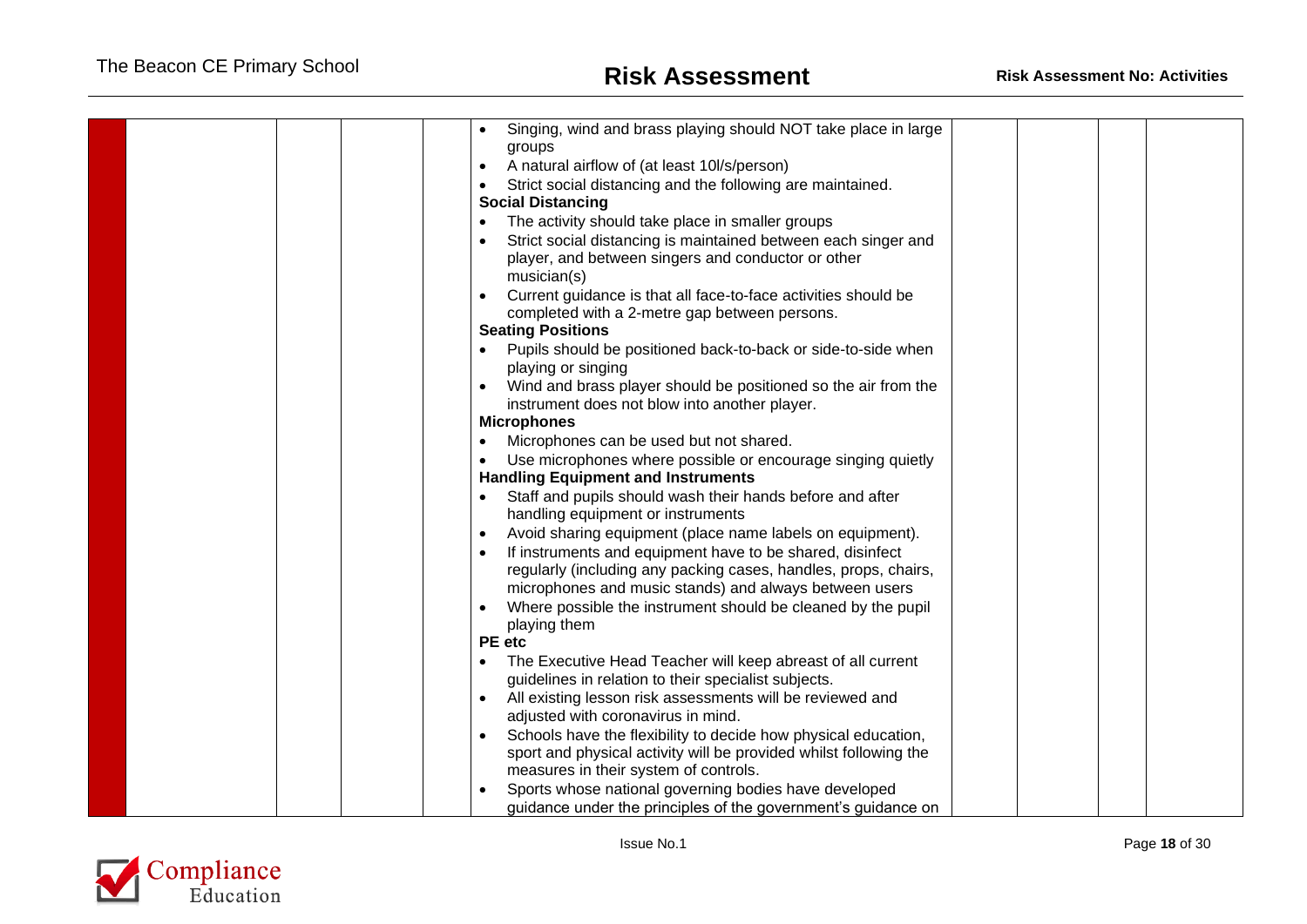| team sport and been approved by the government are<br>permitted.<br>Schools must only provide team sports on the list available at<br>$\bullet$<br>return to recreational team sport framework.<br>Pupils are kept in consistent groups.<br>$\bullet$<br>Sports equipment is thoroughly cleaned between each use by<br>different individual groups.<br>Outdoor sports are prioritised where possible and large indoor<br>spaces used where it is not.<br>Maximising distancing between pupils.<br>Scrupulous attention to cleaning and hygiene - this is<br>particularly important in a sport setting because of the way in<br>which people breathe during exercise.<br>https://www.gov.uk/government/publications/coronavirus-covid-19-<br>guidance-on-phased-return-of-sport-and-recreation<br>https://www.sportengland.org/how-we-can-help/coronavirus<br>https://www.afpe.org.uk/physical-education/wp-<br>content/uploads/COVID-19-Interpreting-the-Government-Guidance- |  |  |
|-------------------------------------------------------------------------------------------------------------------------------------------------------------------------------------------------------------------------------------------------------------------------------------------------------------------------------------------------------------------------------------------------------------------------------------------------------------------------------------------------------------------------------------------------------------------------------------------------------------------------------------------------------------------------------------------------------------------------------------------------------------------------------------------------------------------------------------------------------------------------------------------------------------------------------------------------------------------------------|--|--|
| <b>Offices/Reception</b><br>A staff rota is in place in order to maintain social distancing in<br>offices.<br>Where possible staff are asked to work from home.<br>Where necessary temporary offices are created around the<br>school and/or screens are erected.<br>Touch points on equipment will be wiped down regularly.<br>$\bullet$                                                                                                                                                                                                                                                                                                                                                                                                                                                                                                                                                                                                                                     |  |  |
| <b>Reception Area</b><br>The reception desk has a portable protective screen erected.<br>Only essential visitors and contractors are allowed on site and<br>by appointment only.<br>Visitors are discouraged from gathering in large groups.<br>$\bullet$<br>All unnecessary furniture in the reception area has been<br>removed.<br>Where possible staff will refrain from having close face to face<br>contact with others<br>Rooms are well ventilated                                                                                                                                                                                                                                                                                                                                                                                                                                                                                                                     |  |  |

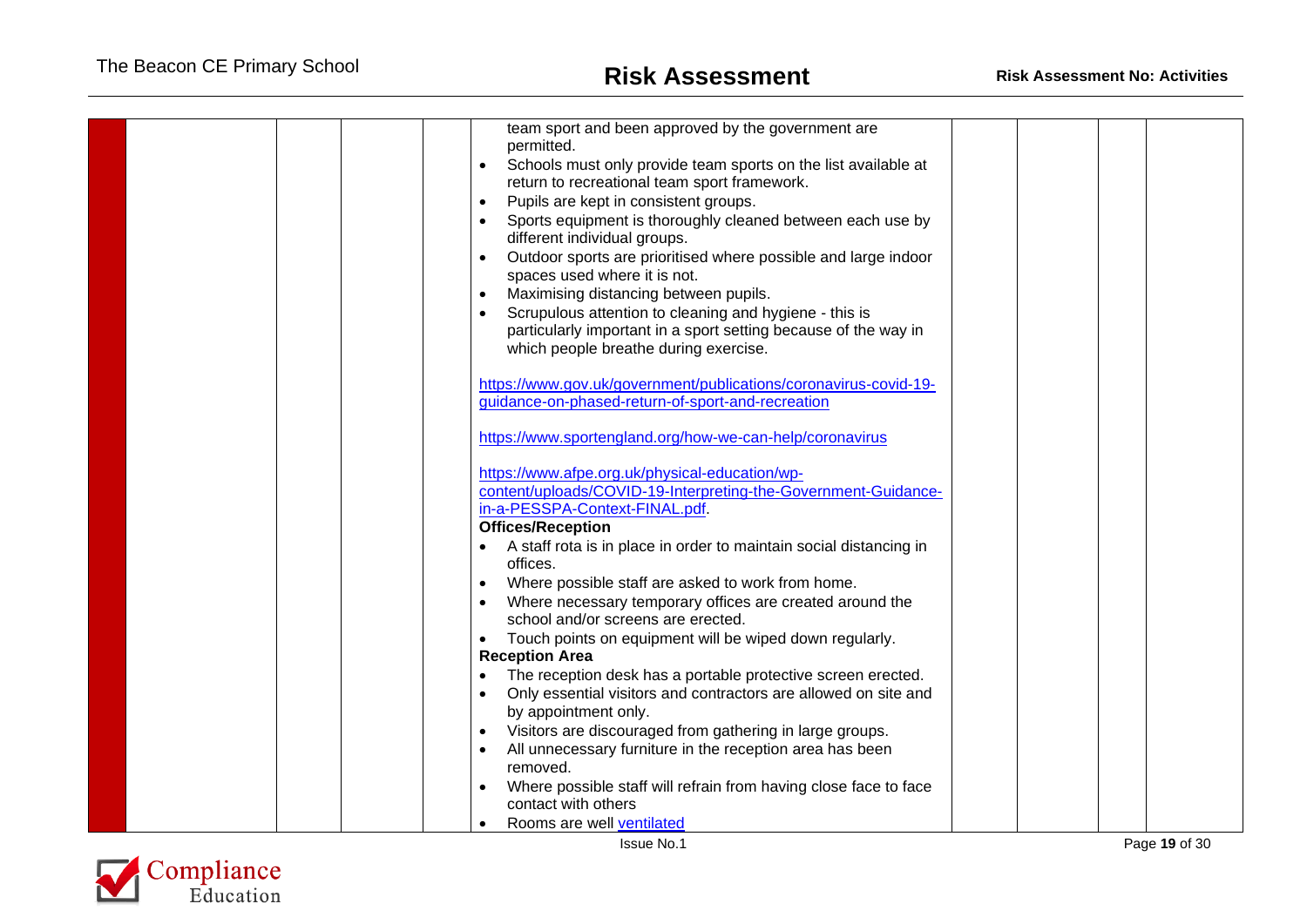| 12 | Pupils mixing with<br>other groups<br>during Extra-<br>curricular Provision<br>(see Wraparound<br>in Section 1)                           | 4 | 3 | 12 | The school has assessed the need to resume breakfast and<br>$\bullet$<br>after-school provision.<br>School has offered breakfast/after-school provision from 2 <sup>nd</sup><br>$\bullet$<br>September 2020.<br>Pupils where possible will be placed in year group POD (see<br>$\bullet$<br>Wraparound updates in section 1).<br>A basic breakfast will be provided.<br>$\bullet$<br>Physical sports and activity groups will follow the same<br>$\bullet$<br>regulations as the PE curriculum<br>https://www.sportengland.org/how-we-can-help/coronavirus<br>https://www.gov.uk/government/publications/coronavirus-covid-19-<br>guidance-on-phased-return-of-sport-and-recreation | 4 |   | 4 |  |
|----|-------------------------------------------------------------------------------------------------------------------------------------------|---|---|----|-------------------------------------------------------------------------------------------------------------------------------------------------------------------------------------------------------------------------------------------------------------------------------------------------------------------------------------------------------------------------------------------------------------------------------------------------------------------------------------------------------------------------------------------------------------------------------------------------------------------------------------------------------------------------------------|---|---|---|--|
| 13 | Lack over control<br>over external clubs<br>hiring the school<br>facilities (see<br><b>Hiring Out School</b><br>Premises in<br>Section 1) | 4 | 3 | 12 | The school will only allow external clubs and organisations to<br>$\bullet$<br>use/hire their facilities when it is ready and feels the school, the<br>club or organisation can maintain a COVID-safe environment.<br>The school will ensure all necessary building and grounds<br>$\bullet$<br>comply with government, sports, and performing arts guidance<br>(example ventilation)<br>A COVID contract will be drawn up.<br>$\bullet$<br>Where necessary a Coronavirus QR code will be obtained via<br>$\bullet$<br>https://www.gov.uk/create-coronavirus-qr-poster and displayed                                                                                                | 4 |   | 4 |  |
| 14 | Arranging and/or<br>attending<br>inappropriate<br><b>Educational Visits</b>                                                               | 4 | 3 | 12 | No Educational Visits will be organised or take place until it is<br>deemed safe to do so.<br>The school Educational Visits Co-ordinator is responsible for<br>$\bullet$<br>arranging non-overnight domestic educational visits.<br>Each educational visit, when resumed, will be recorded on<br>$\bullet$<br>EVOLVE and will be checked by your EVOLVE Officer.<br>(Compliance/Local Authority)<br>EYFS trips to parks and public spaces are restricted to small<br>groups in line with the wider government or local guidance                                                                                                                                                     | 4 | 1 | 4 |  |

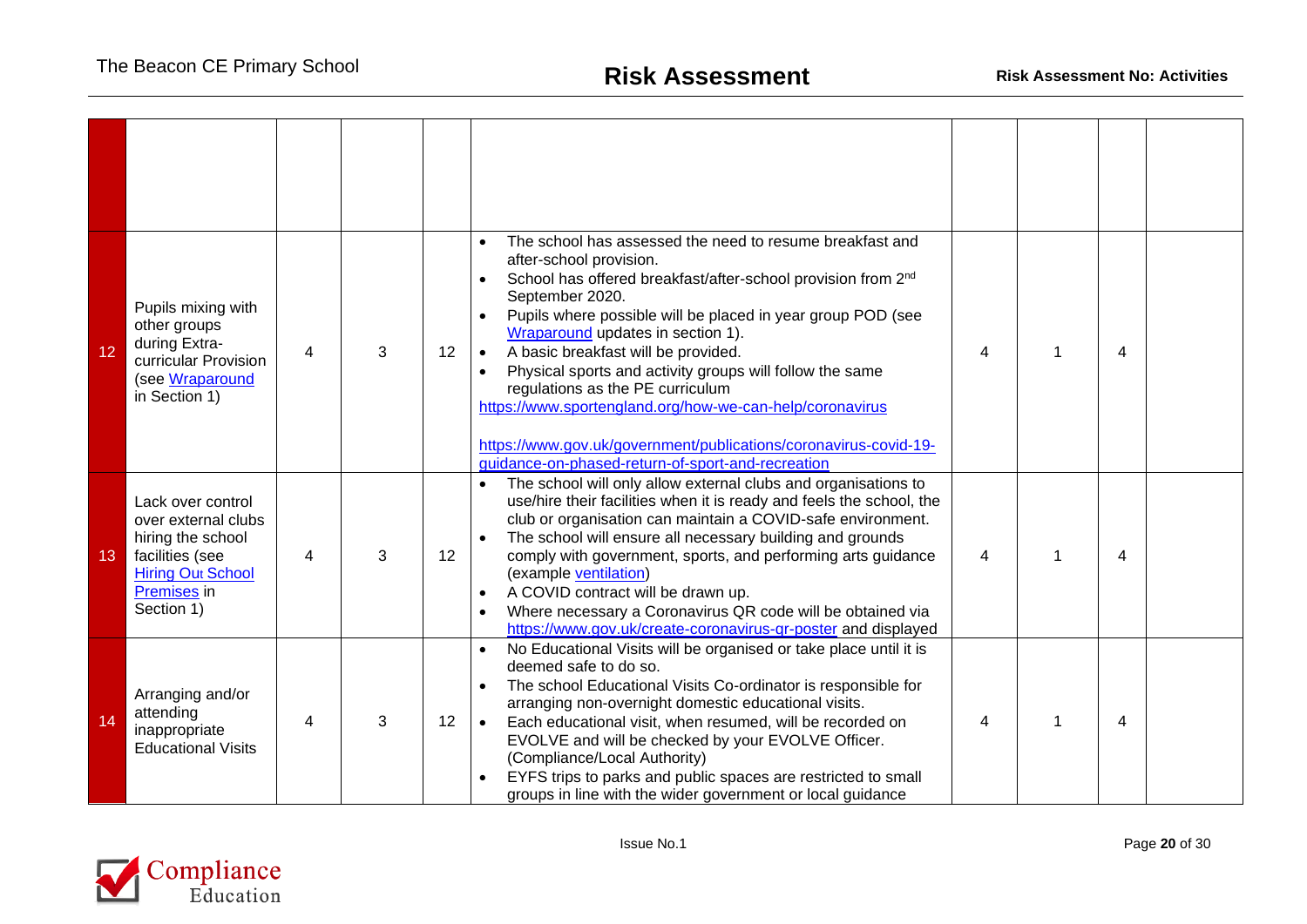|    |                                                                          |   |   |    | Example the 'rule of 6' and social distancing from all other park<br>users is maintained.                                                                                                                                                                                                                                                                                                                                                                                                                                                                                                                                                                                                                                                                                                                                                                                                                                                                                                                                                                                                                                                                                                                                                                                                                                                                                                                                                                                                                                                                          |   |   |                         |  |
|----|--------------------------------------------------------------------------|---|---|----|--------------------------------------------------------------------------------------------------------------------------------------------------------------------------------------------------------------------------------------------------------------------------------------------------------------------------------------------------------------------------------------------------------------------------------------------------------------------------------------------------------------------------------------------------------------------------------------------------------------------------------------------------------------------------------------------------------------------------------------------------------------------------------------------------------------------------------------------------------------------------------------------------------------------------------------------------------------------------------------------------------------------------------------------------------------------------------------------------------------------------------------------------------------------------------------------------------------------------------------------------------------------------------------------------------------------------------------------------------------------------------------------------------------------------------------------------------------------------------------------------------------------------------------------------------------------|---|---|-------------------------|--|
| 15 | Unable to stop the<br>virus from<br>spreading<br><b>Personal Hygiene</b> | 4 | 3 | 12 | <b>Transmission</b><br>The virus that causes COVID-19 is mainly transmitted through<br>$\bullet$<br>droplets generated when an infected person coughs or<br>sneezes.<br>This virus can be readily isolated from respiratory secretions.<br>$\bullet$<br>There are two routes by which COVID-19 can be spread:<br>directly from close contact with an infected person (within 2)<br>metres) where respiratory secretions can enter the eyes,<br>mouth, nose or airways - this risk increases the longer<br>someone has close contact with an infected person who has<br>symptoms.<br>Secondly, indirectly by touching a surface, object or the hand of<br>$\bullet$<br>an infected person that has been contaminated with respiratory<br>secretions and then touching one's own mouth, nose, or eyes.<br>Handwashing<br>Handwashing is one of the most important ways of controlling<br>the spread of infections,<br>The recommended method is the use of liquid soap, warm<br>water and paper towels.<br>Always wash hands after using the toilet, before eating or<br>$\bullet$<br>handling food, and after handling animals.<br><b>Coughing and sneezing</b><br>Coughing and sneezing easily spread infections. Persons are<br>encouraged to cover their mouth and nose with a tissue.<br>Wash hands after using or disposing of tissues.<br>$\bullet$<br>Spitting should be discouraged.<br>Personal protective equipment (PPE).<br>PPE for cleaners as per MSDS and/or COSHH risk<br>assessments<br>PPE for cleaners when completing a Deep Clean<br>$\bullet$ | 4 | 1 | $\overline{\mathbf{4}}$ |  |

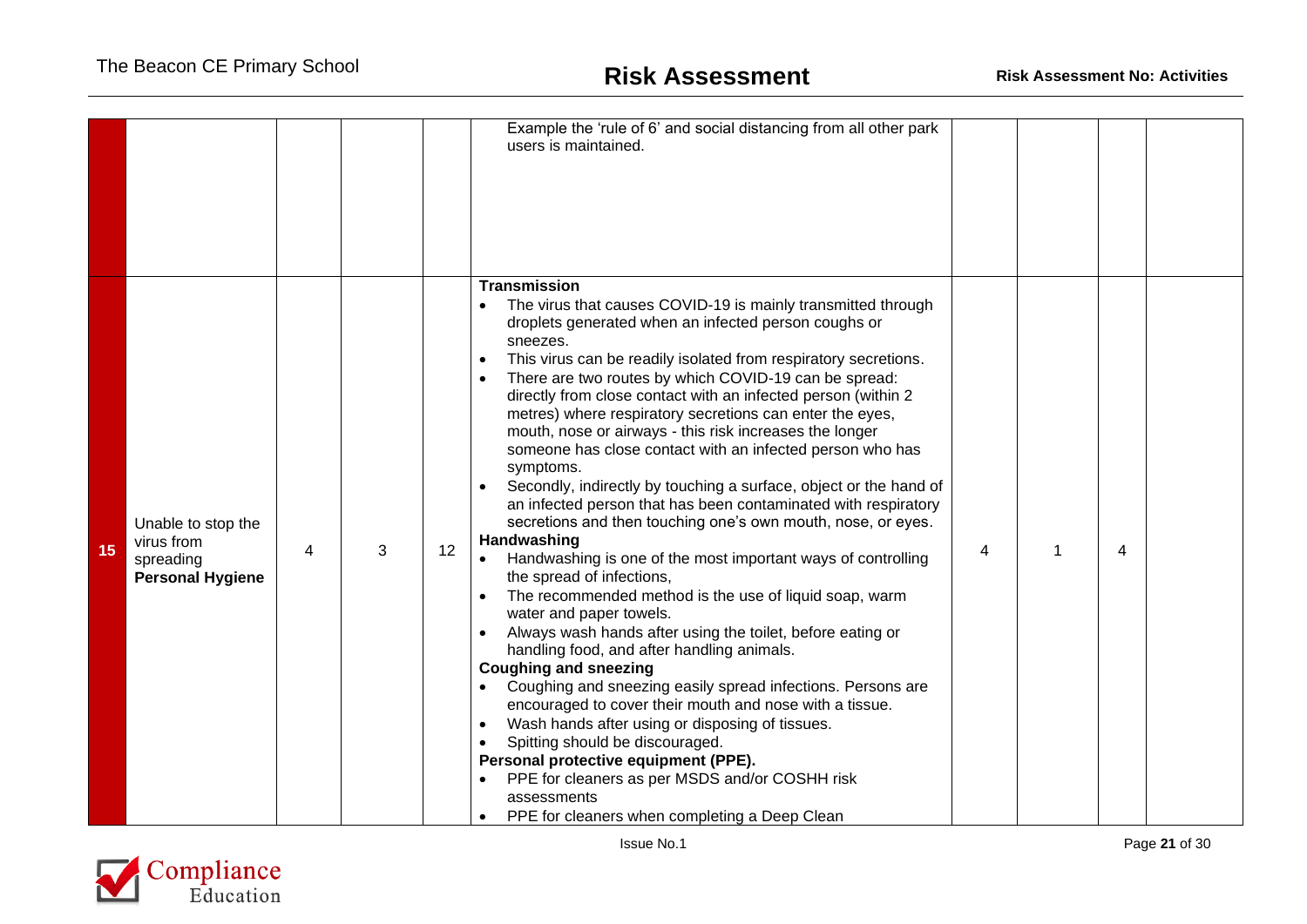|    |                                                                          |   |   |    | The correct PPE should be used when handling cleaning<br>chemicals.<br>PPE is worn as per the cleaning chemicals COSHH risk<br>$\bullet$<br>assessment or MSDS.<br>PPE is worn by First Aiders<br>$\bullet$<br><b>Nappy or Pad Changing (PPE)</b><br>Disposable gloves, face covering and disposable apron should<br>be worn at all times.<br>Fluid resistant type IIR surgical mask Only if you suspect the<br>child may have coronavirus as you will be within 2 metres<br>social distancing rule.                                                                                                                                                                                                                                                                                                                                                                                                                                                                                                                                                                                                                                                                                                                                                                                                                                                                                                                                                                  |   |   |  |
|----|--------------------------------------------------------------------------|---|---|----|-----------------------------------------------------------------------------------------------------------------------------------------------------------------------------------------------------------------------------------------------------------------------------------------------------------------------------------------------------------------------------------------------------------------------------------------------------------------------------------------------------------------------------------------------------------------------------------------------------------------------------------------------------------------------------------------------------------------------------------------------------------------------------------------------------------------------------------------------------------------------------------------------------------------------------------------------------------------------------------------------------------------------------------------------------------------------------------------------------------------------------------------------------------------------------------------------------------------------------------------------------------------------------------------------------------------------------------------------------------------------------------------------------------------------------------------------------------------------|---|---|--|
| 16 | Unable to stop the<br>virus from<br>spreading<br><b>General Cleaning</b> | 4 | 3 | 12 | Cleaning of the environment,<br>The school is cleaned with normal household disinfectant.<br>$\bullet$<br>All surfaces that the symptomatic person has come into contact<br>with must be cleaned and disinfected, including:<br>Objects which are visibly contaminated with body fluids.<br>All potentially contaminated high-contact areas such as<br>bathrooms, door handles, telephones, grab-rails in corridors<br>and stairwells<br>Use disposable cloths or paper roll and disposable mop heads,<br>to clean all hard surfaces, floors, chairs, door handles and<br>sanitary fittings.<br>Monitor cleaning contracts and ensure cleaners are<br>appropriately trained with access to PPE<br>Cleaning of blood and body fluid spillages.<br>All spillages of blood, faeces, saliva, vomit, nasal and eye<br>discharges should be cleaned up immediately (always wear<br>PPE).<br>When spillages occur, clean using a product that combines<br>both a detergent and a disinfectant. Use as per manufacturer's<br>instructions and ensure it is effective against bacteria and<br>viruses and suitable for use on the affected surface.<br>Never use mops for cleaning up blood and body fluid spillages<br>- use disposable paper towels and discard clinical waste as<br>described below. A spillage kit should be available for blood<br>spills.<br><b>Clinical waste.</b><br>Always segregate domestic and clinical waste, in accordance<br>with local policy. | 4 | 4 |  |

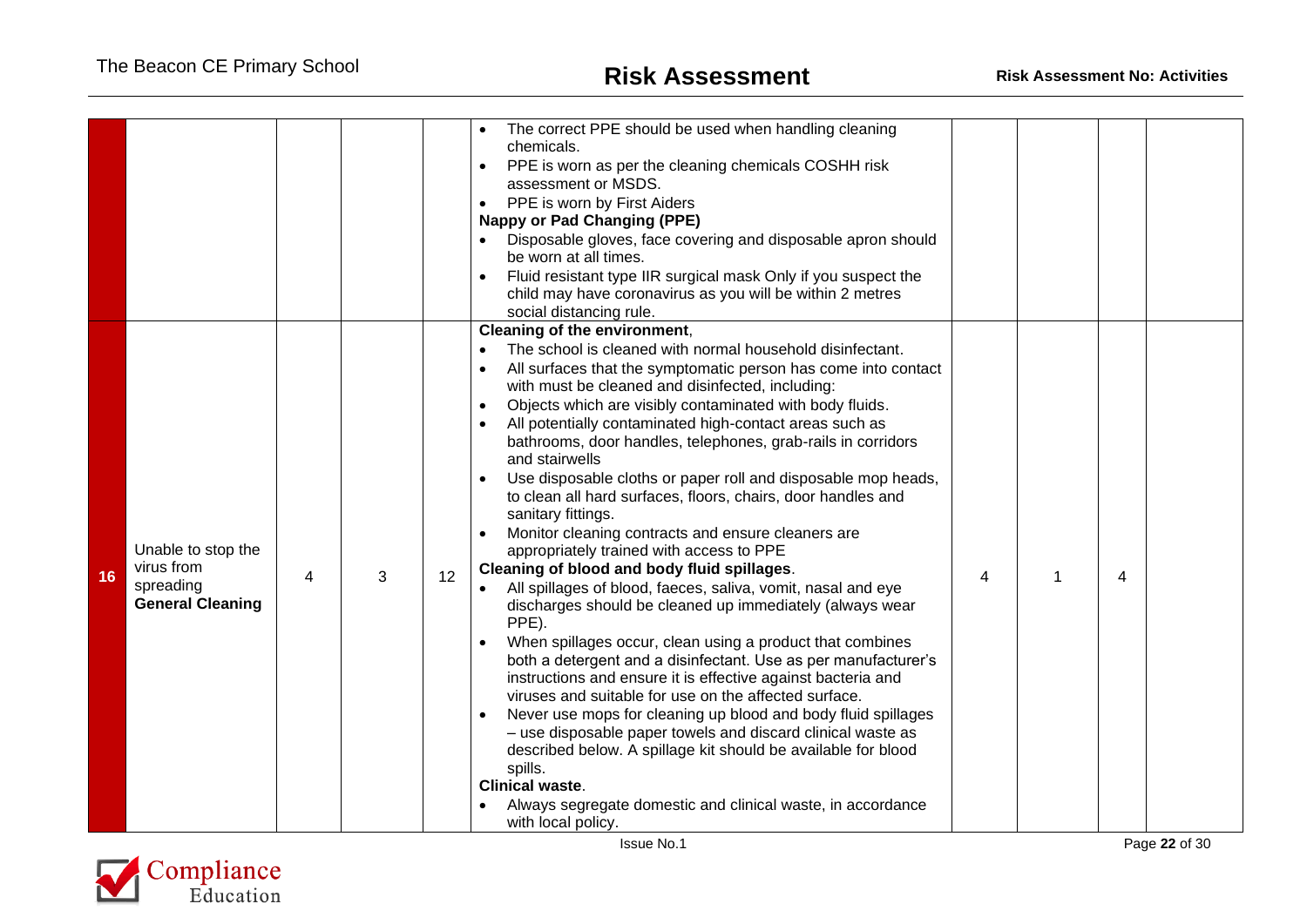|                 |                                                                                                                                 |   |   |    | Used nappies/pads, gloves, aprons and soiled dressings<br>should be stored in correct clinical waste bags in foot-operated<br>bins.<br>All clinical waste must be removed by a registered waste<br>$\bullet$<br>contractor.<br>All clinical waste bags should be less than two-thirds full and<br>stored in a dedicated area.                                                                                                                                                                                                                                                                                                                                                                                                                                                                                                                                                                                                                                                                                                                                                                                                                                                                                                                                                                                                                                                                                                                                                                                                                             |   |   |  |
|-----------------|---------------------------------------------------------------------------------------------------------------------------------|---|---|----|-----------------------------------------------------------------------------------------------------------------------------------------------------------------------------------------------------------------------------------------------------------------------------------------------------------------------------------------------------------------------------------------------------------------------------------------------------------------------------------------------------------------------------------------------------------------------------------------------------------------------------------------------------------------------------------------------------------------------------------------------------------------------------------------------------------------------------------------------------------------------------------------------------------------------------------------------------------------------------------------------------------------------------------------------------------------------------------------------------------------------------------------------------------------------------------------------------------------------------------------------------------------------------------------------------------------------------------------------------------------------------------------------------------------------------------------------------------------------------------------------------------------------------------------------------------|---|---|--|
| 17 <sup>2</sup> | Failure to Deep<br>Clean the school<br>after a member of<br>staff or child is<br>suspected of<br>having coronavirus<br>COVID-19 | 4 | 3 | 12 | Deep Cleaning.<br>The school is cleaned with normal household disinfectant after<br>someone with the suspected coronavirus COVID-19 has left to<br>reduce the risk of others being infected.<br>Where possible the area is closed and secure for 48 to 72<br>hours before the commencement of the deep cleaning.<br>Suitable personal protective equipment is available Fluid<br>resistant type IIR surgical mask, disposable gloves and apron.<br>Disposable eye protection (where there is a risk of splashing.<br>[School has purchased a fogger which it uses to complement<br>the above.]<br>Once used all PPE is disposed of.<br>Hands are washed before and after cleaning for at least 20<br>seconds.<br>Handwashing facilities are available i.e. hot water, soap, hand<br>$\bullet$<br>sanitiser, paper towels etc.<br>Pregnant staff or staff with a low immune system must take<br>care and use the precautions available when dealing with<br>bodily fluids<br>Cleaning of the environment,<br>Public areas where a symptomatic individual has passed<br>through and spent minimal time, such as corridors, but which<br>are not visibly contaminated with body fluids can be cleaned<br>thoroughly as normal.<br>All surfaces that the symptomatic person has come into contact<br>with must be cleaned and disinfected, including:<br>Objects which are visibly contaminated with body fluids<br>All potentially contaminated high-contact areas such as<br>bathrooms, door handles, telephones, grab-rails in corridors<br>and stairwells | 4 | 4 |  |

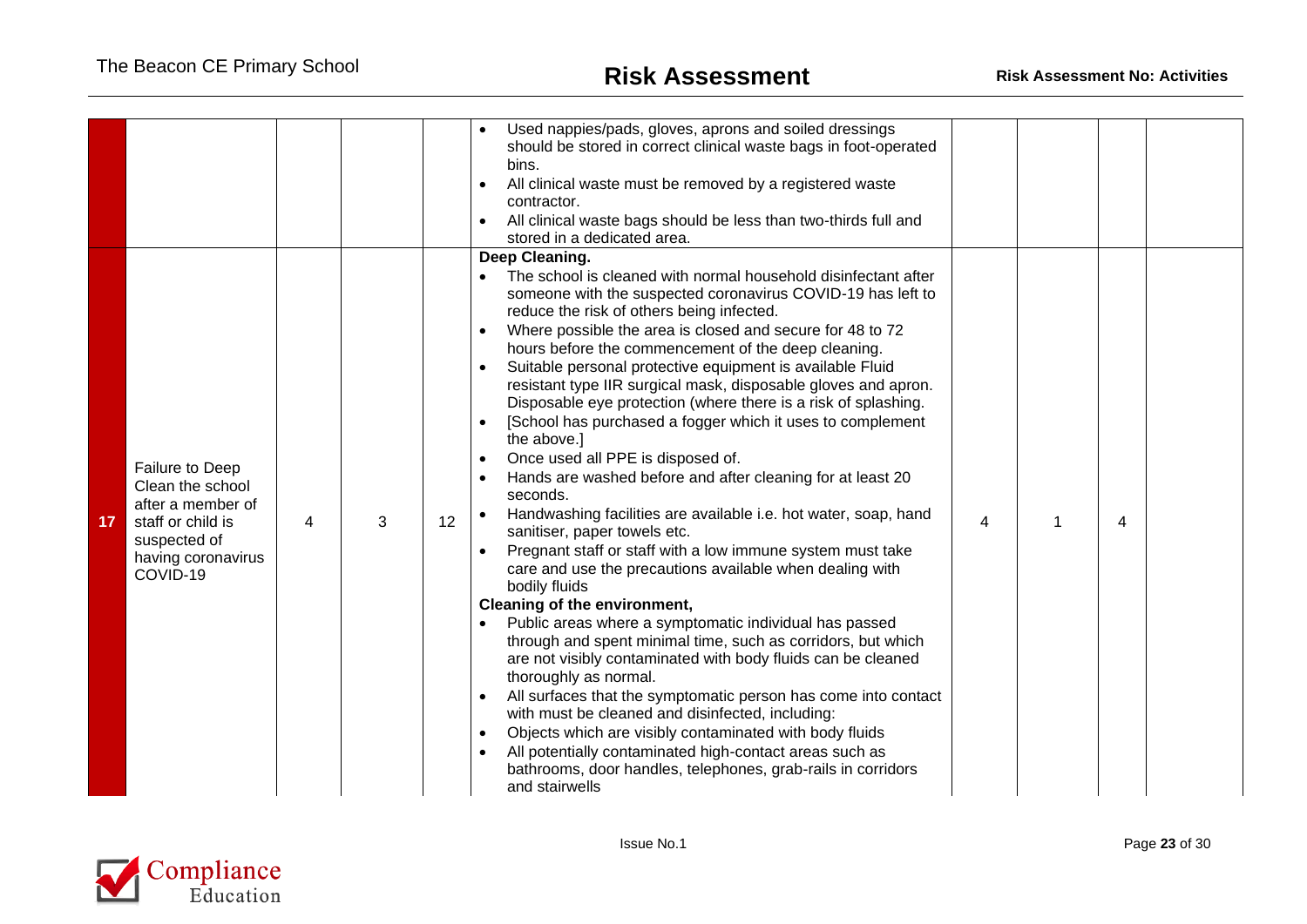|  | Use disposable cloths or paper roll and disposable mop heads,<br>to clean all hard surfaces, floors, chairs, door handles and<br>sanitary fittings, following one of the options below:<br>Use either a combined detergent disinfectant solution at a<br>$\bullet$<br>dilution of 1,000 parts per million available chlorine<br>A household detergent followed by disinfection (1000 ppm<br>$\bullet$<br>av.cl.). Follow manufacturer's instructions for dilution,<br>application and contact times for all detergents and<br>disinfectants<br>If an alternative disinfectant is used within the school, this<br>$\bullet$<br>should be checked and ensure that it is effective against<br>enveloped viruses<br>Avoid creating splashes and spray when cleaning.<br>$\bullet$<br>Any cloths and mop heads used must be disposed of and<br>should be put into waste bags as outlined below.<br>Any items that are heavily contaminated with body fluids and<br>cannot be cleaned by washing should be disposed of.<br>If possible, keep an area closed off and secure for 72 hours.<br>$\bullet$<br>After this time the amount of virus contamination will have<br>decreased substantially, and you can clean as normal with your<br>usual products.<br><b>Clinical waste.</b><br>Waste from possible cases and cleaning of areas where<br>possible cases have been (including disposable cloths and<br>tissues):<br>1. Should be put in a plastic rubbish bag and tied when full.<br>$\bullet$<br>2. The plastic bag should then be placed in a second bin bag<br>and tied.<br>3. It should be put in a suitable and secure place and marked<br>$\bullet$<br>for storage until the individual's test results are known<br>Waste should be stored safely and kept away from children.<br>$\bullet$<br>You should not put your waste in communal waste areas until<br>negative test results are known, or the waste has been stored<br>for at least 72 hours.<br>If the individual tests negative, this can be put in with the<br>$\bullet$ |  |  |
|--|-------------------------------------------------------------------------------------------------------------------------------------------------------------------------------------------------------------------------------------------------------------------------------------------------------------------------------------------------------------------------------------------------------------------------------------------------------------------------------------------------------------------------------------------------------------------------------------------------------------------------------------------------------------------------------------------------------------------------------------------------------------------------------------------------------------------------------------------------------------------------------------------------------------------------------------------------------------------------------------------------------------------------------------------------------------------------------------------------------------------------------------------------------------------------------------------------------------------------------------------------------------------------------------------------------------------------------------------------------------------------------------------------------------------------------------------------------------------------------------------------------------------------------------------------------------------------------------------------------------------------------------------------------------------------------------------------------------------------------------------------------------------------------------------------------------------------------------------------------------------------------------------------------------------------------------------------------------------------------------------------------------------------------------------|--|--|
|  | normal waste                                                                                                                                                                                                                                                                                                                                                                                                                                                                                                                                                                                                                                                                                                                                                                                                                                                                                                                                                                                                                                                                                                                                                                                                                                                                                                                                                                                                                                                                                                                                                                                                                                                                                                                                                                                                                                                                                                                                                                                                                              |  |  |
|  | If the individual tests positive, then store it for at least 72 hours<br>and put in with the normal waste                                                                                                                                                                                                                                                                                                                                                                                                                                                                                                                                                                                                                                                                                                                                                                                                                                                                                                                                                                                                                                                                                                                                                                                                                                                                                                                                                                                                                                                                                                                                                                                                                                                                                                                                                                                                                                                                                                                                 |  |  |

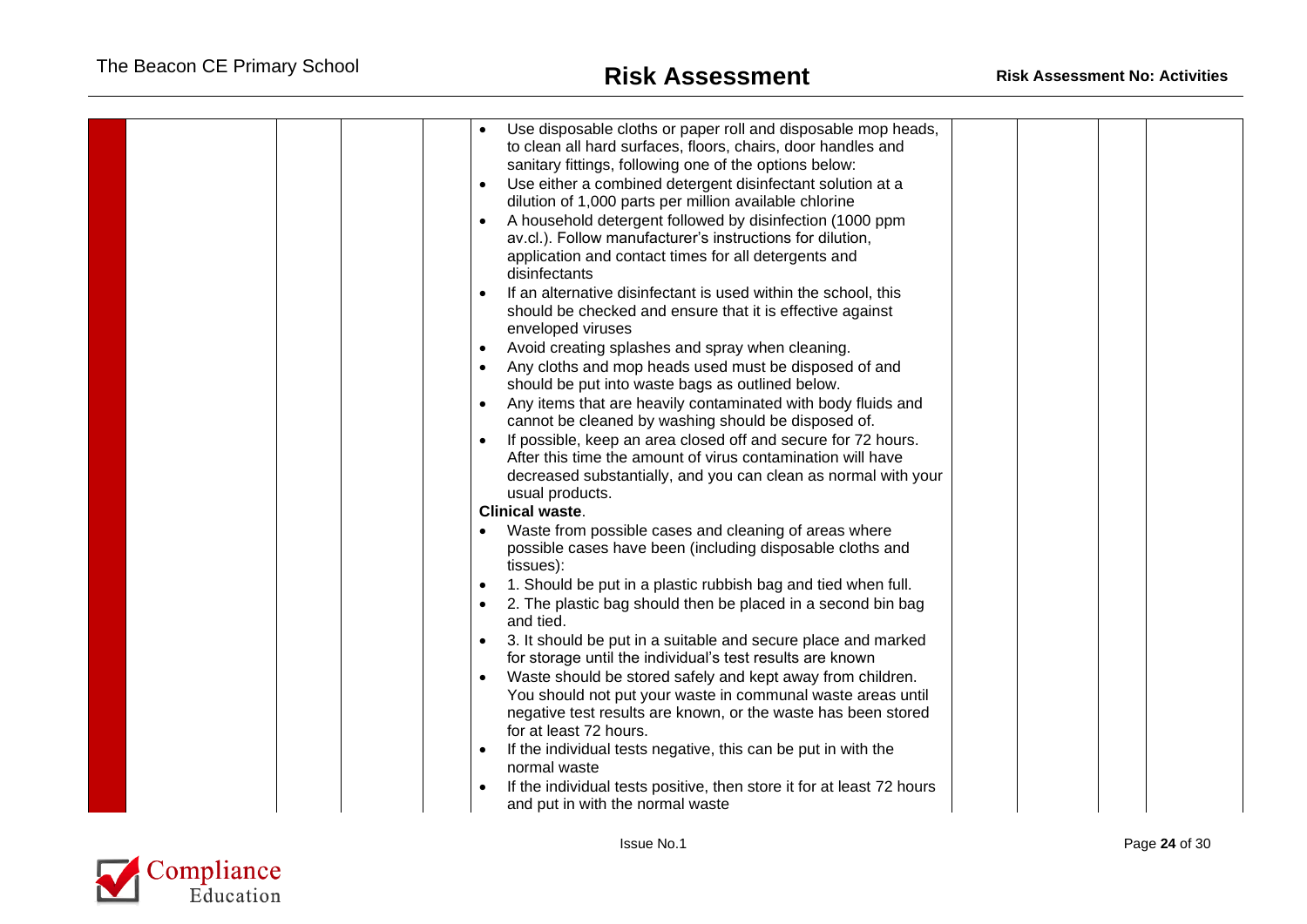| If storage for at least 72 hours is not appropriate, arrange for<br>collection as a Category B infectious waste either by your local<br>waste collection authority if they currently collect your waste or<br>otherwise by a specialist clinical waste contractor. They will<br>supply you with orange clinical waste bags for you to place<br>your bags into so the waste can be sent for appropriate<br>treatment |  |  |  |  |  |
|---------------------------------------------------------------------------------------------------------------------------------------------------------------------------------------------------------------------------------------------------------------------------------------------------------------------------------------------------------------------------------------------------------------------|--|--|--|--|--|
|---------------------------------------------------------------------------------------------------------------------------------------------------------------------------------------------------------------------------------------------------------------------------------------------------------------------------------------------------------------------------------------------------------------------|--|--|--|--|--|

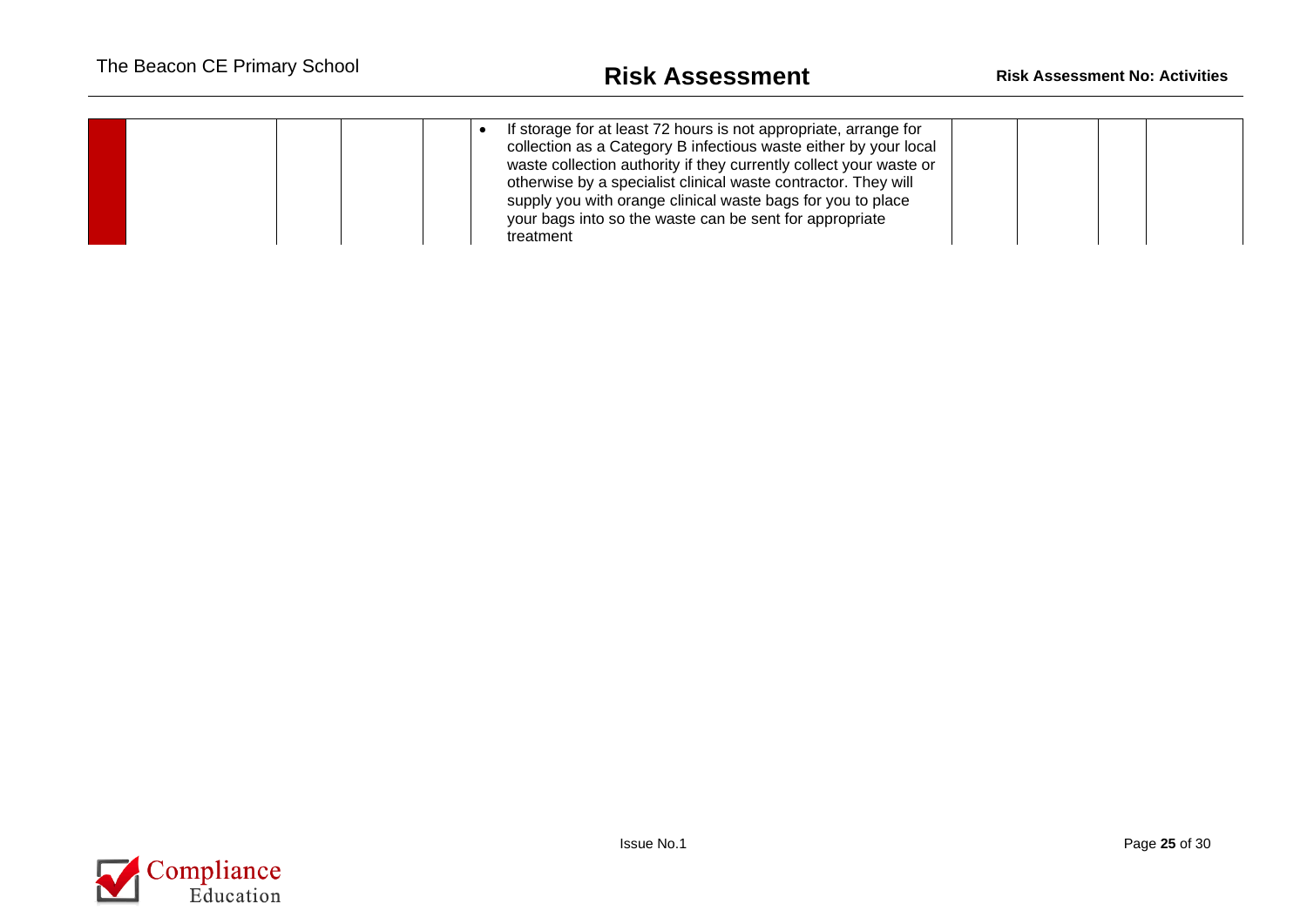|           | <b>ACTION ARISING FROM RISK ASSESSMENT</b> |                         |                           |                    |                          |  |  |  |
|-----------|--------------------------------------------|-------------------------|---------------------------|--------------------|--------------------------|--|--|--|
| <b>No</b> | <b>Risk</b><br>Rating                      | <b>Action Required:</b> | Person (s)<br>Responsible | <b>Target Date</b> | Date<br><b>Completed</b> |  |  |  |
|           |                                            |                         |                           |                    |                          |  |  |  |
|           |                                            |                         |                           |                    |                          |  |  |  |
|           |                                            |                         |                           |                    |                          |  |  |  |
|           |                                            |                         |                           |                    |                          |  |  |  |
|           |                                            |                         |                           |                    |                          |  |  |  |
|           |                                            |                         |                           |                    |                          |  |  |  |

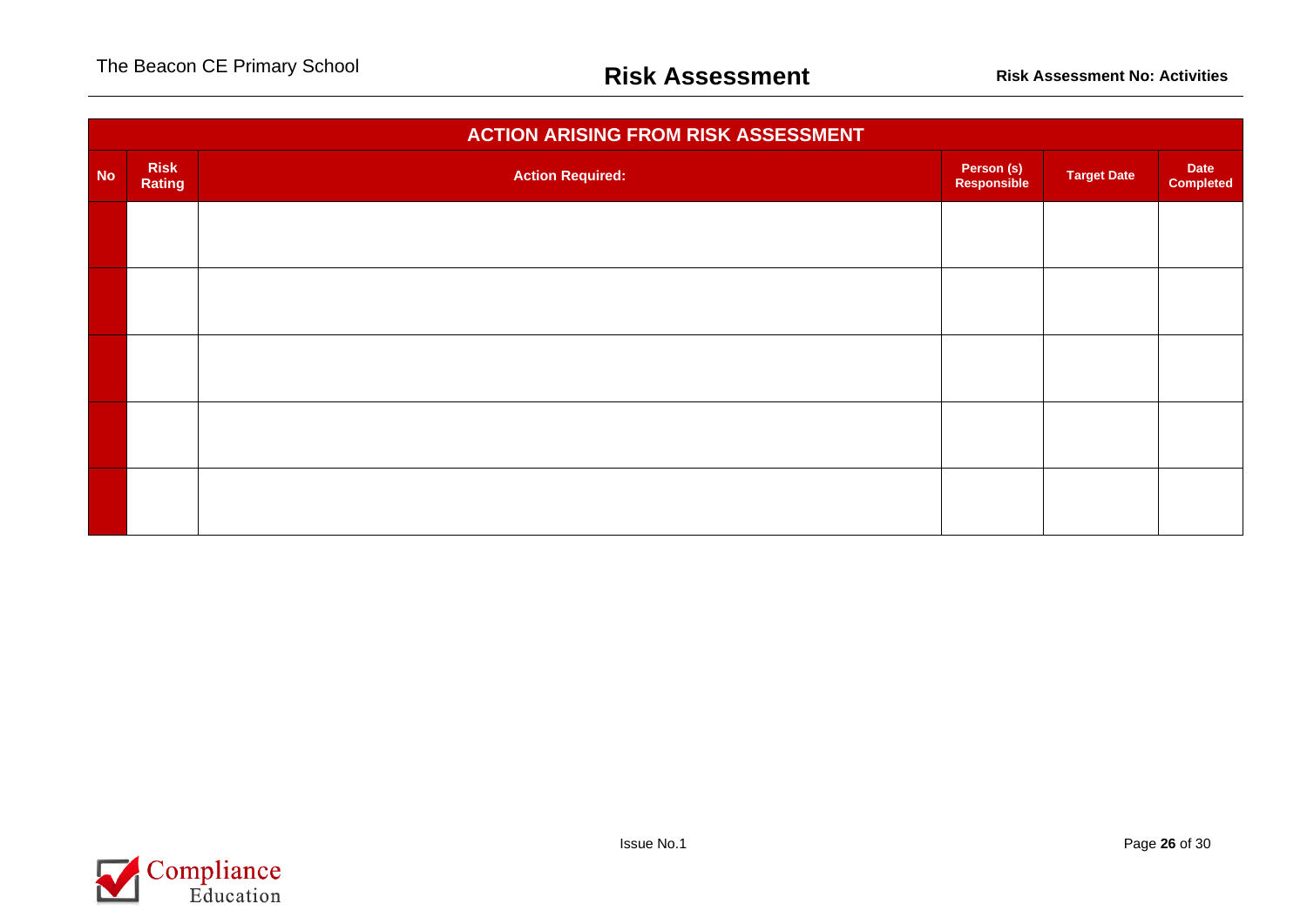## **Useful Websites**

| <b>Health and Safety Responsibilities</b>                         | https://www.gov.uk/government/publications/health-and-safety-advice-for-   |  |  |  |
|-------------------------------------------------------------------|----------------------------------------------------------------------------|--|--|--|
|                                                                   | schools/responsibilities-and-duties-for-schools                            |  |  |  |
|                                                                   | https://www.hse.gov.uk/services/education/sensible-leadership/school-      |  |  |  |
|                                                                   | leaders.htm                                                                |  |  |  |
|                                                                   | https://www.hse.gov.uk/services/education/faqs.htm#a1                      |  |  |  |
| <b>Business Continuity Plan</b>                                   | https://www.gov.uk/guidance/emergencies-and-severe-weather-schools-and-    |  |  |  |
|                                                                   | early-years-settings                                                       |  |  |  |
| Guidance for full opening $-$ schools (published $2nd$ July 2020) | https://www.gov.uk/government/publications/actions-for-schools-during-     |  |  |  |
|                                                                   | the-coronavirus-outbreak/guidance-for-full-opening-schools                 |  |  |  |
| Current guidance on shielding                                     | https://www.gov.uk/government/publications/guidance-on-shielding-and-      |  |  |  |
|                                                                   | protecting-extremely-vulnerable-persons-from-covid-19/guidance-on-         |  |  |  |
|                                                                   | shielding-and-protecting-extremely-vulnerable-persons-from-covid-19        |  |  |  |
| Current guidance on Clinically vulnerable                         | https://www.gov.uk/government/publications/staying-alert-and-safe-social-  |  |  |  |
|                                                                   | distancing/staying-alert-and-safe-social-distancing#clinically-vulnerable- |  |  |  |
|                                                                   | people                                                                     |  |  |  |
| Other nonmedical vulnerable people                                | https://www.gov.uk/government/publications/covid-19-review-of-             |  |  |  |
|                                                                   | disparities-in-risks-and-outcomes                                          |  |  |  |
| Providing extra mental health support                             | https://www.gov.uk/government/news/extra-mental-health-support-for-        |  |  |  |
|                                                                   | pupils-and-teachers                                                        |  |  |  |
|                                                                   | http://www.educationsupport.org.uk/                                        |  |  |  |
|                                                                   | https://www.eventbrite.co.uk/e/dfe-supporting-pupil-and-student-mental-    |  |  |  |
|                                                                   | wellbeing-tickets-110796856380                                             |  |  |  |
| <b>Behaviour Expectations</b>                                     | https://www.gov.uk/government/publications/behaviour-and-discipline-in-    |  |  |  |
|                                                                   | schools                                                                    |  |  |  |
| <b>Remote Education Support</b>                                   | https://www.gov.uk/government/publications/actions-for-schools-during-     |  |  |  |
|                                                                   | the-coronavirus-outbreak/guidance-for-full-opening-schools#res             |  |  |  |
|                                                                   | https://www.gov.uk/government/publications/coronavirus-covid-19-online-    |  |  |  |
|                                                                   | education-resources                                                        |  |  |  |
|                                                                   | https://educationendowmentfoundation.org.uk/covid-19-resources/covid-19-   |  |  |  |
|                                                                   | support-guide-for-schools/                                                 |  |  |  |

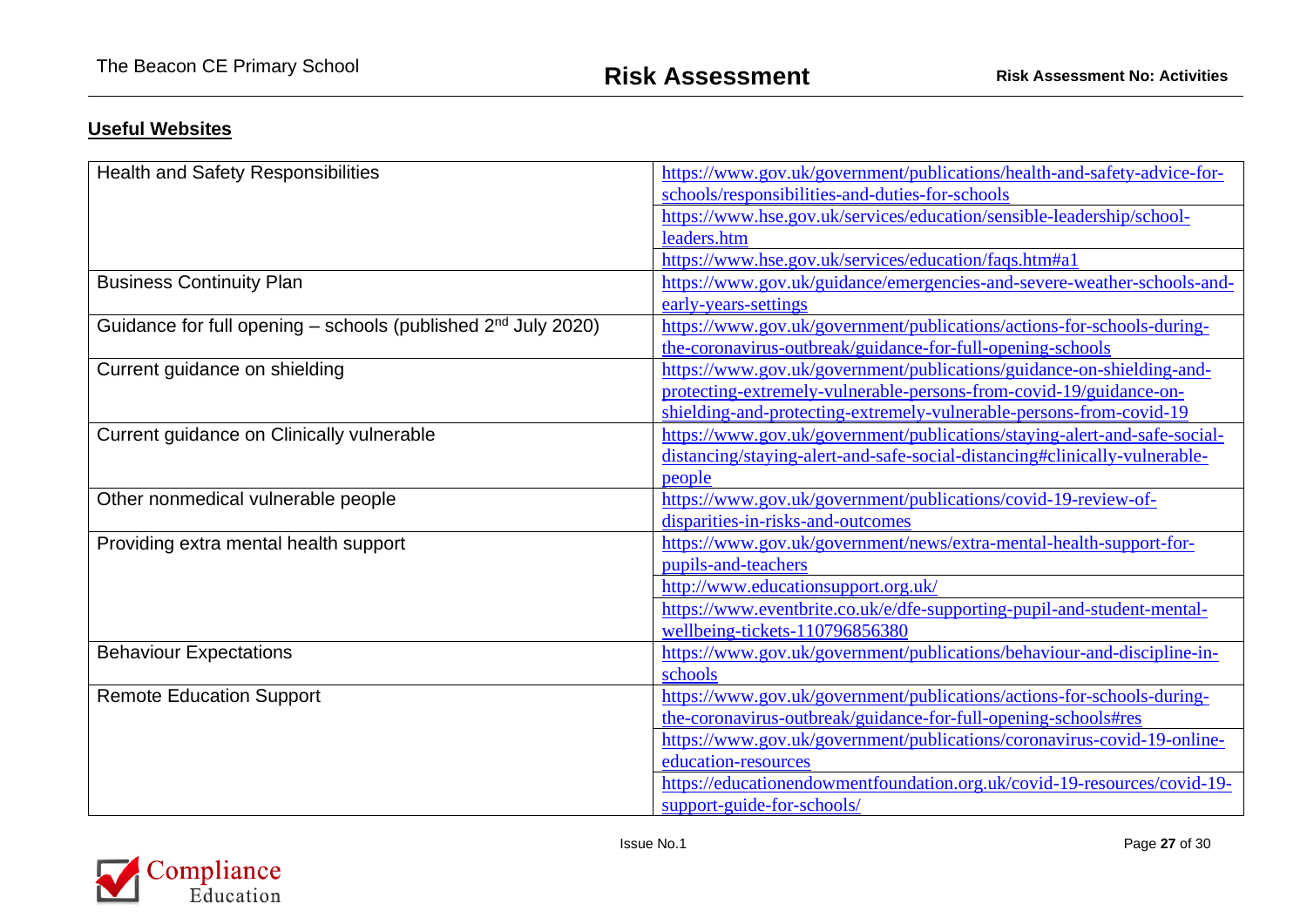|                                              | https://edtech-demonstrator.lgfl.net/                                        |
|----------------------------------------------|------------------------------------------------------------------------------|
|                                              | https://get-help-with-tech.education.gov.uk/about-bt-wifi                    |
| <b>Coronavirus Symptoms</b>                  | https://www.gov.uk/guidance/nhs-test-and-trace-how-it-works#people-who-      |
|                                              | develop-symptoms-of-coronavirus                                              |
| Stay at home guidance                        | https://www.gov.uk/government/publications/covid-19-stay-at-home-            |
|                                              | guidance                                                                     |
| Arranging a Test                             | https://www.gov.uk/guidance/coronavirus-covid-19-getting-tested              |
|                                              | https://www.nhs.uk/conditions/coronavirus-covid-19/testing-and-tracing/      |
| Testing and Tracing                          |                                                                              |
| Contacting your Local Health Protection Team | https://www.gov.uk/guidance/contacts-phe-health-protection-teams             |
| Guidance on staff wearing PPE                | https://www.gov.uk/government/publications/safe-working-in-education-        |
|                                              | childcare-and-childrens-social-care/safe-working-in-education-childcare-     |
|                                              | and-childrens-social-care-settings-including-the-use-of-personal-protective- |
|                                              | equipment-ppe                                                                |
| Site Manager/Caretaker                       | https://www.hse.gov.uk/coronavirus/legionella-risks-during-coronavirus-      |
|                                              | outbreak.htm                                                                 |
|                                              | https://www.cibse.org/coronavirus-covid-19/emerging-from-lockdown            |
|                                              | https://www.hse.gov.uk/coronavirus/equipment-and-machinery/air-              |
|                                              | conditioning-and-ventilation.htm                                             |
| Cleaning                                     | https://www.gov.uk/government/publications/covid-19-decontamination-in-      |
|                                              | non-healthcare-settings                                                      |
| Catering                                     | https://www.gov.uk/government/publications/covid-19-guidance-for-food-       |
|                                              | businesses/guidance-for-food-businesses-on-coronavirus-covid-19              |
| <b>Safer Travel</b>                          | https://www.gov.uk/guidance/coronavirus-covid-19-safer-travel-guidance-      |
|                                              | for-passengers                                                               |
| <b>Educational Visits</b>                    | https://www.gov.uk/government/publications/coronavirus-covid-19-travel-      |
|                                              | advice-for-educational-settings/coronavirus-travel-guidance-for-             |
|                                              | educational-settings                                                         |
|                                              | https://www.gov.uk/government/publications/health-and-safety-on-             |
|                                              | educational-visits/health-and-safety-on-educational-visits                   |
| Extra-curricular provision                   | https://www.gov.uk/government/publications/protective-measures-for-          |
|                                              | holiday-or-after-school-clubs-and-other-out-of-school-settings-for-children- |

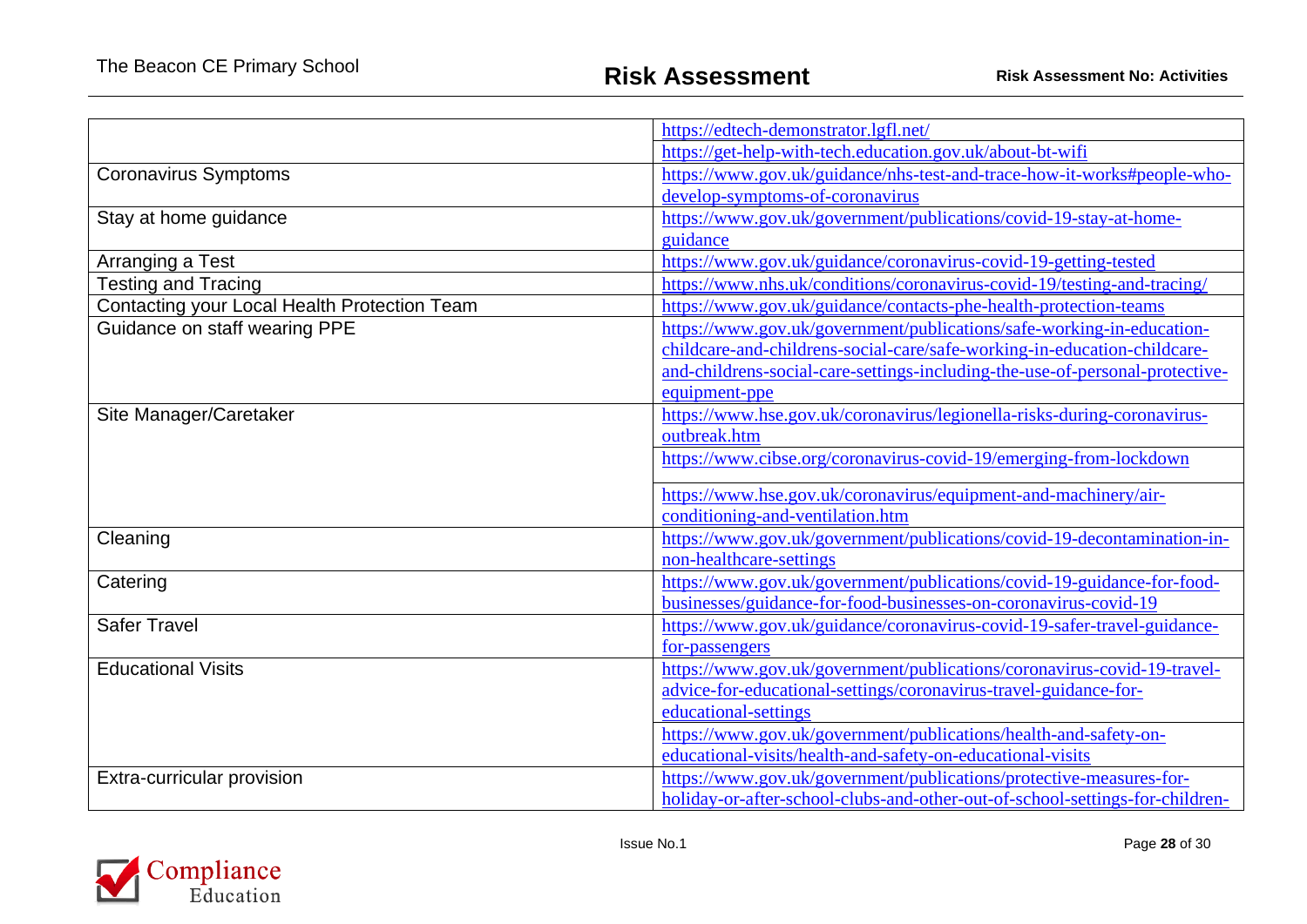|                                      | during-the-coronavirus-covid-19-outbreak/protective-measures-for-out-of-<br>school-settings-during-the-coronavirus-covid-19-outbreak |  |  |
|--------------------------------------|--------------------------------------------------------------------------------------------------------------------------------------|--|--|
| <b>Physical Education and Sports</b> | https://www.gov.uk/government/publications/coronavirus-covid-19-                                                                     |  |  |
|                                      | guidance-on-phased-return-of-sport-and-recreation                                                                                    |  |  |
|                                      | https://www.sportengland.org/how-we-can-help/coronavirus                                                                             |  |  |
|                                      | https://www.afpe.org.uk/physical-education/wp-content/uploads/COVID-                                                                 |  |  |
|                                      | 19-Interpreting-the-Government-Guidance-in-a-PESSPA-Context-                                                                         |  |  |
|                                      | FINAL.pdf.                                                                                                                           |  |  |
| Science and Design Technology        | http://www.cleapss.org.uk/                                                                                                           |  |  |
|                                      | https://www.ase.org.uk/resources/health-and-safety-resources                                                                         |  |  |
|                                      | https://www.data.org.uk/for-education/health-and-safety                                                                              |  |  |